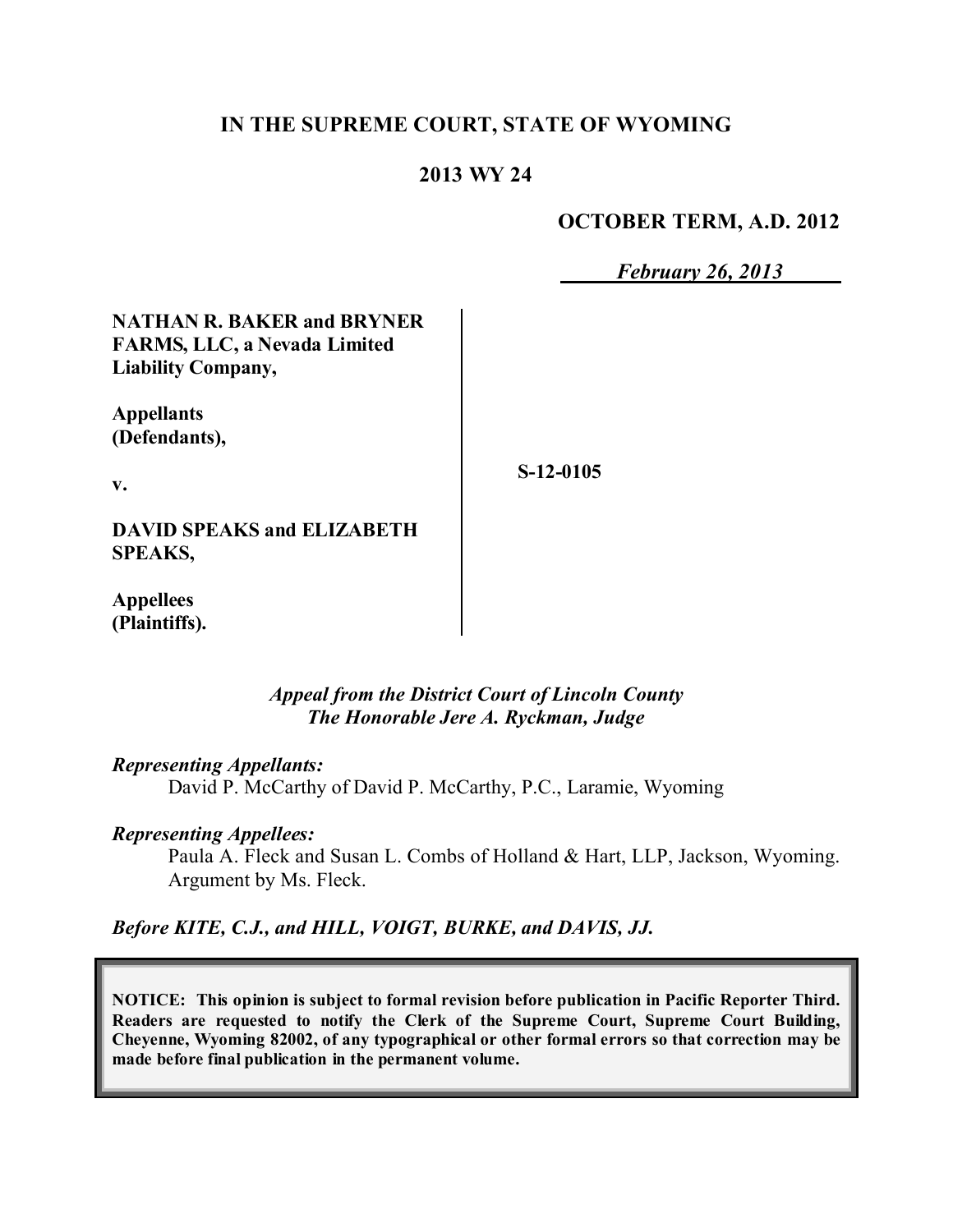### **DAVIS**, Justice.

[¶1] While a lawsuit by Appellees David and Elizabeth Speaks was pending against Rosemary and Byron Baker, the Bakers transferred two parcels of real property to their son Nathan. The original case resulted in a judgment against Byron, but a dismissal of the claims against Rosemary. Appellees' judgment against Byron was upheld on appeal. After learning of the decision in that case, Nathan Baker transferred the properties to a limited liability company he and his family controlled.

[¶2] Appellees filed this case under the Uniform Fraudulent Conveyance Act and its successor, the Uniform Fraudulent Transfer Act. While the case was pending, the limited liability company transferred the two pieces of property to trusts controlled by Rosemary Baker. Appellees moved for summary judgment.

[¶3] The district court found that all of the conveyances were fraudulent and granted a summary judgment permitting execution on the properties. We reverse and remand because although the district court correctly found the conveyances to be fraudulent, Appellees failed to make the required prima facie showing that the properties were subject to execution on a judgment against Byron Baker alone.

#### **ISSUES**

[¶4] 1. Did Appellees make the required prima facie showing that they were entitled to execute on the property in question under the Uniform Fraudulent Conveyance Act?

2. Are Appellants judicially estopped from arguing that Rosemary Baker owned an interest in the real property involved in this case?

### **FACTS**

[¶5] This appeal involves a confusing and apparently obfuscatory series of real estate transfers calculated to prevent the property from being executed upon to satisfy a judgment. The facts are complex, and the procedural history of this case is tortuous at best.

### *Prior Litigation and Property Transfers*

[¶6] During 1999, Rex Byron Baker (Byron) entered into an agreement to build a log cabin for Appellees David and Elizabeth Speaks (the Speaks) on land they owned in Lincoln County. 1 *Baker v. Speaks*, 2008 WY 20, ¶ 3, 177 P.3d 803, 805 (Wyo. 2008)

 $\overline{a}$ <sup>1</sup> Donald and Kathleen Speaks were also parties to the original case. David and Elizabeth Speaks are now the only owners of the property and of the judgment involved in this case.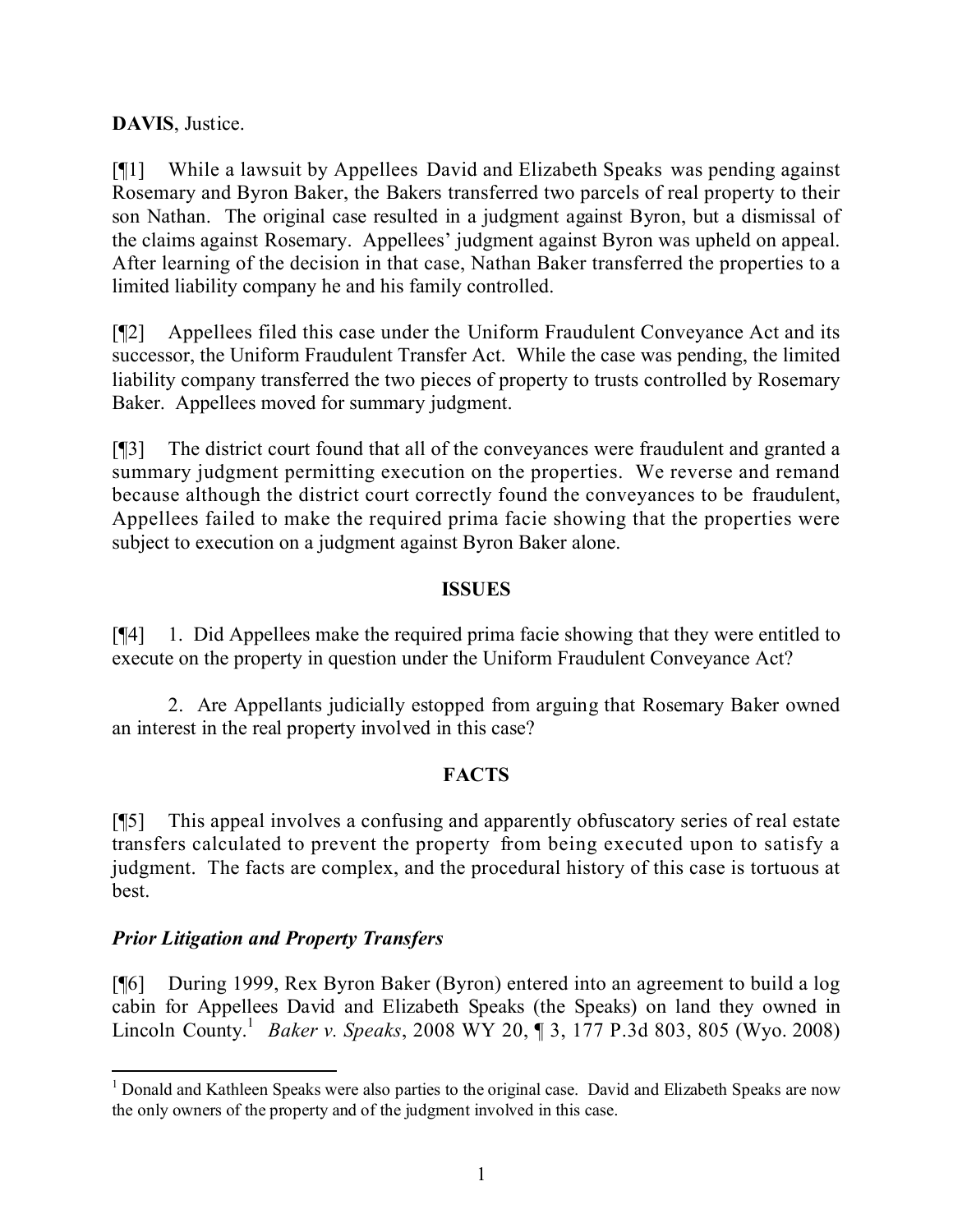(*Baker I*). The work went badly, and the Speaks sued Byron and Rosemary Baker (Rosemary) for damages related to poor workmanship as well as failure to complete the construction and to pay subcontractors in 2003 – the date suit was filed is not clear in this record or in the opinion in the above case. *Id.* at ¶ 8, 177 P.3d at 805–06.

[¶7] The Speaks claimed that Rosemary was a partner with Byron in his construction business, and that she was therefore responsible in damages for the allegedly faulty and incomplete work. Rosemary's relationship to Byron at the time the suit was filed is unclear, and remains so to this day. A recorded warranty deed to Lot 16 of the Corsi Ranchettes Subdivision dated in 1998 conveyed the property to R. Byron Baker and Rosemary K. Baker, husband and wife as tenants by the entireties. The deed was not recorded until 2001. The record contains no pre-2003 conveyance to the Bakers of a second parcel involved in this case, Lot 5 of the Misty Meadows Subdivision, which adjoins the Corsi Ranchettes parcel.

[¶8] An affidavit executed by Rosemary and filed shortly after this action was commenced attests that at some unspecified point in time Rosemary and Byron owned the real property later conveyed, presumably referring to both lots, as tenants by the entireties. In an excerpt from Rosemary's deposition which was filed in this case, there is an oblique and incomplete reference to the possibility of a common law marriage in Utah.<sup>2</sup>

[¶9] In its decision letter in *Baker I*, the trial court found that Rosemary and Byron were not married at the time the Speaks contract was negotiated or while the construction work was in progress. It did not specify whether the Bakers were ever married with proper formality or at common law in another state, whether they were married and then divorced, or whether they had been married, divorced, and then remarried at some point in time before the decision was rendered. The trial judge in *Baker I* did not need to make any of those findings.

[¶10] The record supporting the finding that Rosemary and Byron were not married at certain times is not before us. It is clear that Rosemary has gone by various names, including Rosemary Baker, Rosemary Kenworthy, Rose Baker, and Rose Kenworthy. There is no doubt that these are all the same person, but the nature of Rosemary's

 $\overline{a}$  $2^2$  At the October 2011 deposition of Rosemary, starting on page 4, she testified that:

A. I understand that if you are living together as man and wife in Utah, you are considered -- I think at that time, it was probably just overnight. It might be longer. It might be a year today. I'm not sure.

The preceding page of the deposition, including the question which prompted this testimony, was not part of the designated record upon appeal.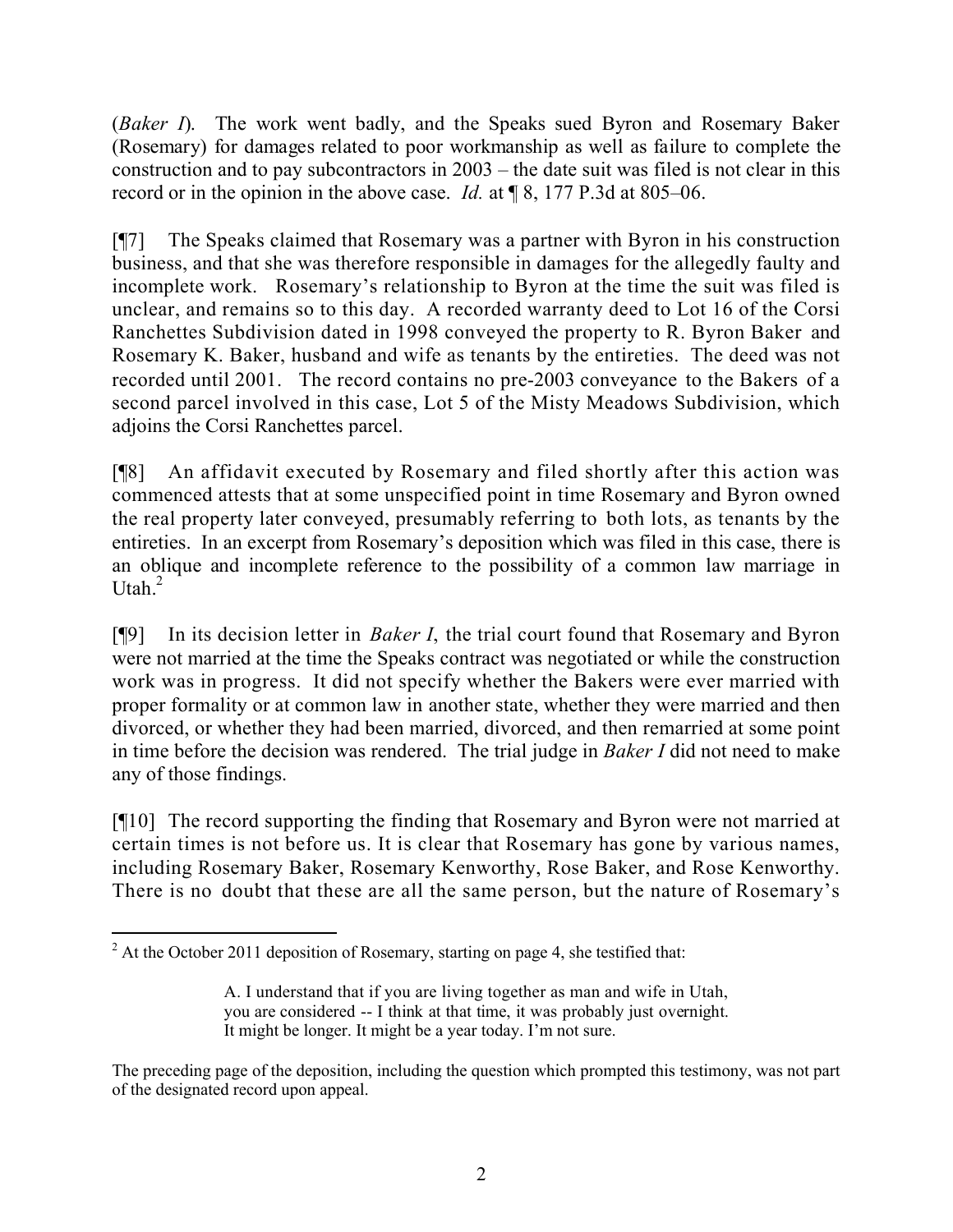relationship to Byron at critical times remains a mystery.<sup>3</sup> It is undisputed, however, that whatever their legal relationship may have been at certain times, Byron and Rosemary are in fact the father and mother of Nathan Baker, who figures prominently in events about to be described.

[¶11] On May 16, 2003, the trial judge entered a scheduling order setting *Baker I* for trial on October 15, 2003. Unbeknownst to the Speaks, Rosemary and Byron transferred whatever interests they held in both lots to Nathan by quitclaim deeds dated October 1, 2003. The conveyances do not describe Rosemary and Byron as husband and wife.

[¶12] The trial did not take place on October 15, 2003, but was instead ultimately rescheduled to April 26-28, 2005. The trial judge granted the Speaks judgment against Byron for the sum of \$239,359.37. *Baker I*, ¶ 8, 177 P.3d at 805–06. It found that Rosemary was not a partner in Byron's construction business, and therefore dismissed the claims against her. Counterclaims by the Bakers were also dismissed. The net effect of this ruling was that Byron became a judgment debtor of the Speaks, while Rosemary did not.

[¶13] While the appeal in *Baker I* was being perfected, briefed, and then decided, Rosemary lived on one parcel of the conveyed property with the parties' daughters, while Nathan lived on the other. Byron occasionally lived with Rosemary. The Speaks evidently did not attempt to execute on the judgment while the appeal was pending.

[¶14] *Baker I* affirmed the trial court's decision on February 22, 2008. Five days later, on February 27, 2008, Nathan transferred the Corsi Ranchettes and Misty Meadows lots to Bryner Farms, L.L.C. Bryner Farms was a Nevada limited liability company. Its managing members were Rosemary and Nathan, as well as Byron and Rosemary's daughters. Nathan later testified in deposition that Bryner Farms was "destroyed by this lawsuit a month after its conception and dissolved shortly after." According to him, Bryner Farms never actually commenced doing business, but he transferred the two parcels described above to it with the intention of starting a "nursery business, garlic business, produce, furniture, the whole wide variety of things."

A. Yes.

Q. There's no --

  $3$  At her deposition, Rosemary could not explain why she went by different names at different times:

Q: Before I forget, I've seen you referred to, and in fact, I think you've signed document[s] in this case, as Rosemary Kenworthy.

Q. Can you explain why sometimes you go by Kenworthy and sometimes you go by Baker?

A. No, I can't explain.

A. It just depends on the circumstances and who is talking – who I'm talking to at the time, because I go by both names.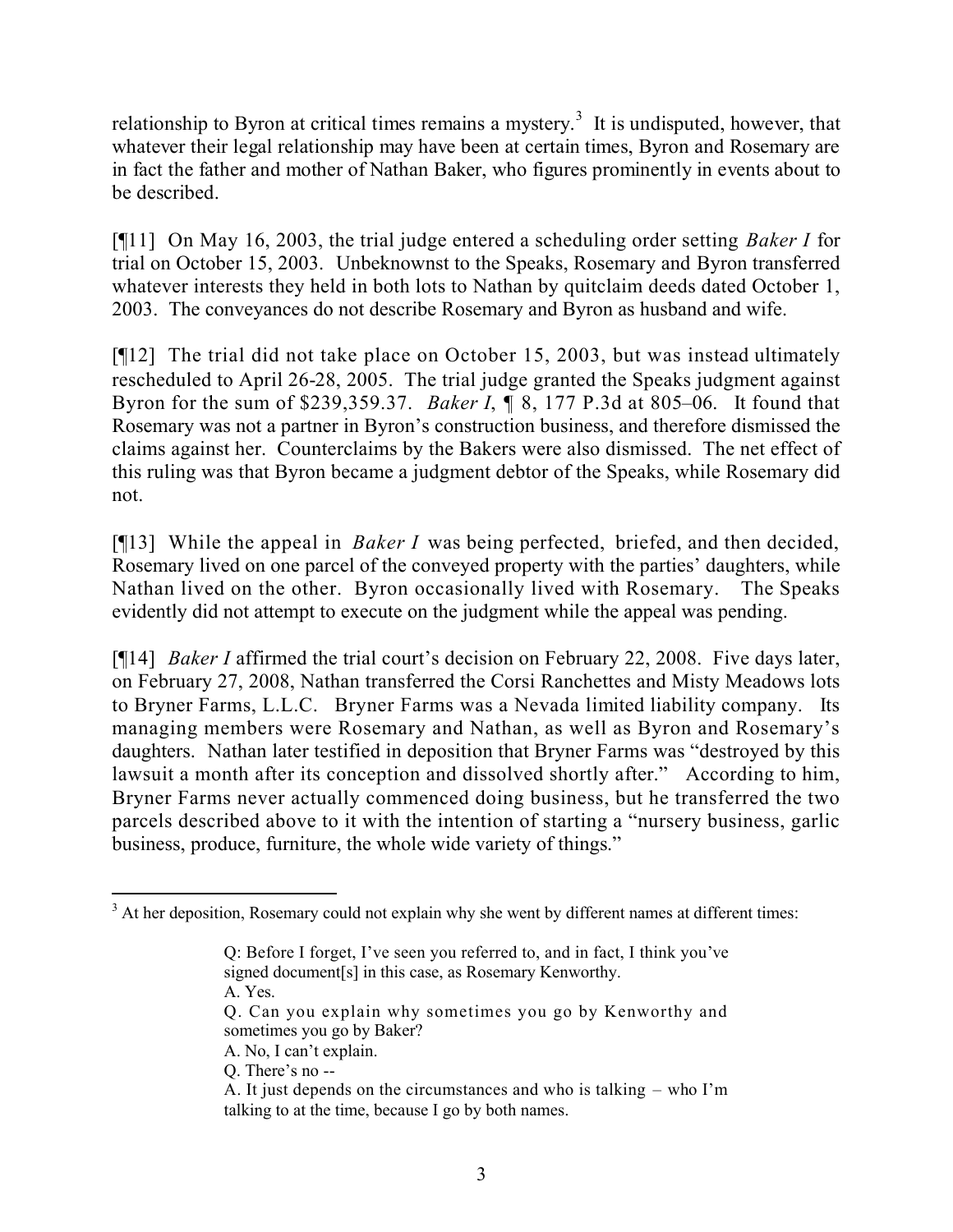[¶15] In September of 2007, before the decision in *Baker I,* the Speaks obtained a title report which reflected the transfer of the Corsi Ranchettes lot to Nathan in October of 2003. They filed this action against Byron and Nathan on March 4, 2008, alleging that the conveyance was fraudulent as that term is defined by the Uniform Fraudulent Transfer Act. They sought an order permitting execution on the Corsi Ranchettes property to satisfy the judgment against Byron. At the time they were evidently unaware of the existence of the Misty Meadows parcel or of the transfer of either property to Bryner Farms.

[¶16] The Speaks' claims continued to evolve by amendment as they discovered additional transfers. Byron filed a Chapter 7 bankruptcy in Wyoming on September 22, 2008, and he was discharged on December 31, 2008. The record reflects no action by the United States Bankruptcy Court concerning any interest in the two lots Byron was accused of having fraudulently transferred. The parties have not addressed what impact, if any, a finding of a fraudulent conveyance might have on the discharge he was granted in that forum, and that is not an issue we must consider. Byron was dismissed from this case after the discharge, although he continued to play a role in it, as will be seen.

[¶17] On January 19, 2010, while this case was still pending in district court, a third set of transfers occurred. Bryner Farms transferred the Corsi Ranchettes lot to Pat's Dream Project Trust, and the Misty Meadows lot to the MME Trust by separate quitclaim deeds. Rosemary is the trustee of both trusts, and Nathan is a beneficiary of both. Nathan admitted in a later deposition that these transfers were made to protect the property from the Speaks, and that they were like "taking money from one pocket and sticking it in the other pocket." Rosemary continues to live in the house in the Corsi Ranchettes lot, along with her daughters, and at times, Byron. Nathan lives in an apartment attached to a workshop on the Misty Meadows lot, because, in his words, "I'm a man you know. I'm a bachelor guy, you know."

# *Proceedings in the Trial Court*

[¶18] The trial court record could hardly be more confusing than it is, and we acknowledge the district judge's extraordinary patience with Nathan and Rosemary's repeated efforts at delay, their ever-shifting theories, and their overt lack of respect for the court. At least three attorneys were retained and discharged amid accusations that they had made reasonable accommodations or stipulations not approved by Nathan. Both Nathan and Rosemary attempted to represent Bryner Farms, an L.L.C., which the trial court would not permit them to do. Nathan unsuccessfully challenged the judge for cause. Numerous motions to dismiss were filed. We will not discuss all of the procedural maneuvering that took place because it is not important to the resolution of this appeal. We will attempt to summarize only the pertinent portions of the record.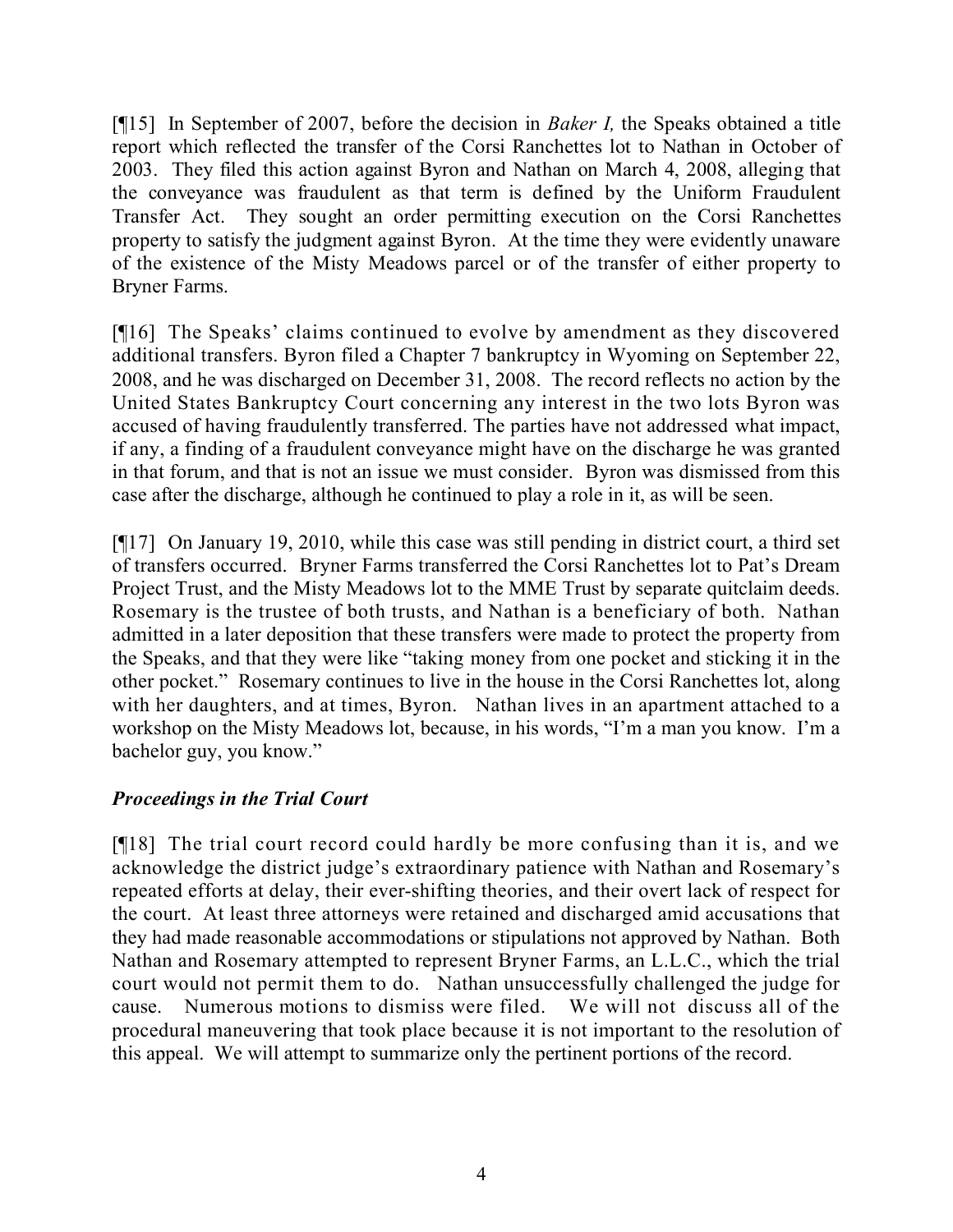[¶19] The Speaks amended their complaint a number of times to address the transfers as they discovered them. They ultimately joined Bryner Farms, and filed a motion for summary judgment. They claimed that each of the transfers, beginning with the transfer from Rosemary and Byron to Nathan in 2003, was fraudulent, and that they should be allowed to execute on the property as permitted by both the Uniform Fraudulent Conveyance Act and its successor, the Uniform Fraudulent Transfer Act. Because the Uniform Fraudulent Conveyance Act was replaced by the Uniform Fraudulent Transfer Act in 2006, each act applied, depending on the dates when transfers were made. *See* 2006 Wyo. Sess. Laws, ch. 55, § 2 (repealing the Uniform Fraudulent Conveyance Act and enacting the Uniform Fraudulent Transfer Act in its stead, effective July 1, 2006).

[¶20] Appellants' position evolved as the litigation proceeded. At one point, Nathan Baker pointed out in a motion to dismiss that Rosemary Baker had some interest in the properties involved in the case, and that her interest, which had been transferred to him in 2003, was not subject to execution on a judgment against Byron alone. He claimed that the Corsi Subdivision lot was supported by consideration in the form of the "sweat equity" he had put into the property. He also claimed that the transfer of the property had taken place much earlier, and that the deed in 2003 was just a belated formality, whatever that may mean.

[¶21] Counsel for the parties eventually arrived at a stipulation for purposes of a scheduled trial. The only issue of fact identified was "Whether R. Byron Baker transferred his interest in Lot # 16 of the Corsi Ranchettes, Second Filing and Lot # 5 of the Misty Meadows Subdivision to Rosemary K. Baker in 1998." This issue turned on two documents which made their appearance in the case on December 27, 2011. They were attached to an "Objection to Plaintiff's Motion for Summary Judgment" filed by Appellants' counsel.

[¶22] The documents are handwritten, and they were not notarized or recorded, although they do bear the illegible signature of a purported witness. The text of each is similar, and reads as follows in the case of the Corsi Ranchettes parcel:

### Real Estate Agreement

I, Rex Byron Baker, in good faith, do hereby waive and release to Rosemary Kenworthy a/k/a Rosemary K. Baker, any and all interest in Lot #16 of Corsi Ranchettes Subdivision, (as recorded and platted in the Office of the Lincoln County Clerk, in Kemmerer Wyoming), for fair and valuable consideration in trade for Rosemary Kenworthy's aka Rosemary K. Baker's interest in Greys River Square, Lot 608C, Lakeview Estates Subdivision, real property located in Alpine, WY, County of Lincoln, State of Wyoming.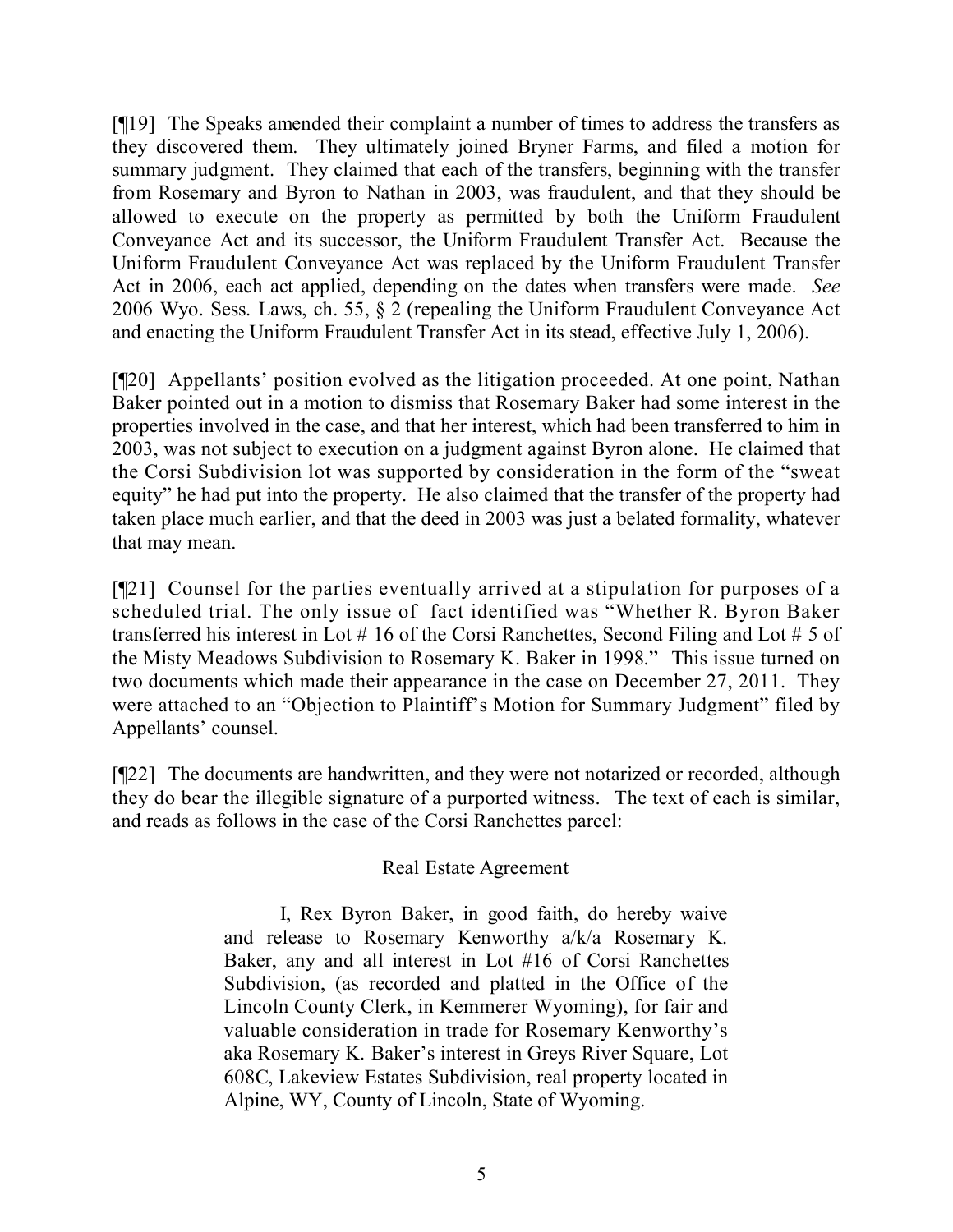Dated this  $30<sup>th</sup>$  day of January, 1998.

 $\sqrt{s}$ 

#### Rex Byron Baker

I, Rosemary Kenworthy aka Rosemary K. Baker, in good faith, do hereby waive and release to Rex Byron Baker, any and all interest in Greys River Square, real property located in Alpine, WY, for full interest in Lot #16 of Corsi Ranchettes Sub., situated in Lincoln County, State of Wyoming.

Dated this  $30<sup>th</sup>$  day of January, 1998.

| Witness:           | /s/                         |
|--------------------|-----------------------------|
| $[i]$ llegible $]$ | Rosemary Kenworthy aka Rose |
|                    | <b>Baker</b>                |

[¶23] Interestingly enough, this transaction would have taken place approximately nine months before the date of the warranty deed transferring either party an interest in the lot in question, rendering an already suspect document even more suspicious. Appellants' argument in opposition to summary judgment was that the two 1998 documents transferred all of Byron's interest in the properties in question before he was subject to the Speaks' claims, that Rosemary therefore owned the properties, and that she transferred them to Nathan in 2003 free from any claim by the Speaks.

[¶24] An affidavit of Byron Baker can be found in the record immediately following the hand-written agreements. In it, he explained that he received consideration for the agreement when he "received payment" from Rosemary in fulfillment of the real estate agreement. Attached was a 2001 settlement agreement between Rosemary and Byron and other owners of the Greys River Square property. It called for a \$59,000 payment from the other owners to Rosemary and Byron. Appellees moved to strike the affidavit on the ground that Byron was not a party to the case at that point in time, and that he therefore could not file any pleadings in it. The certificate of service attached to the affidavit was signed by Byron, and it was not attached to any pleading signed by Appellants' counsel, lending support to the notion that Byron himself filed it. The trial court granted the motion, and its decision has not been challenged on appeal. We therefore do not consider the affidavit as part of the record in this case.

### *Trial Court Ruling On Motion For Summary Judgment*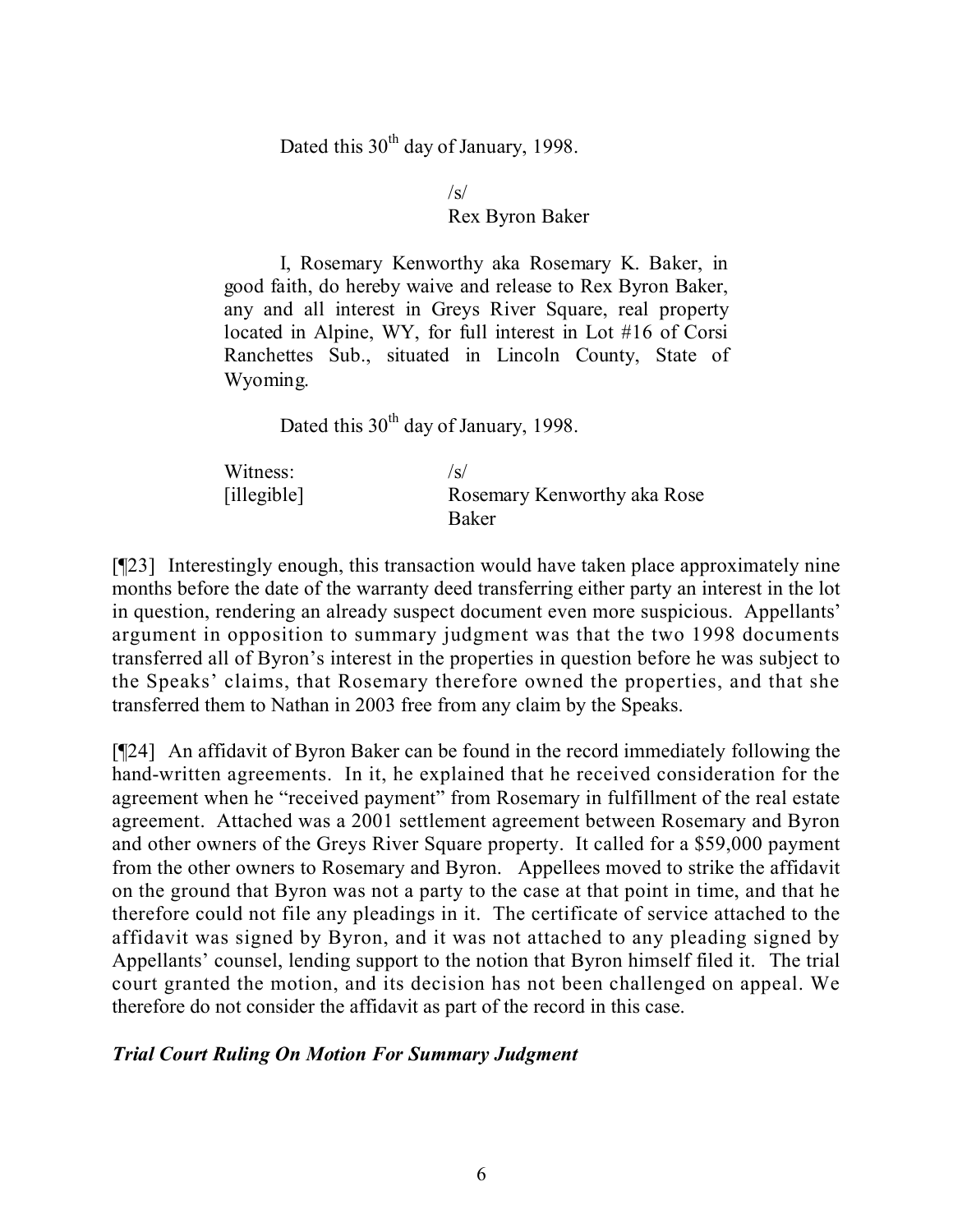[¶25] The district court granted Appellees' motion for summary judgment in a twelvepage decision letter dated January 12, 2012. It analyzed each of the conveyances. As to the 2003 conveyance, it found the following badges of fraud to have been established without genuine issue of material fact under the Uniform Fraudulent Conveyance Act:

- A transfer of property without adequate consideration while litigation is pending is a badge of fraud. Nathan claimed that adequate consideration was paid for the two parcels in the form of sweat equity and in forgiveness of a \$14,000 debt owed him by Byron. The court found that family services like those performed by Nathan were not adequate consideration, and that there was no showing that \$14,000 was adequate consideration for the transfer.
- A close family relationship between transferor and transferee.
- Retention of possession of the property transferred.
- Byron was left with virtually no assets after the transfer.
- Nathan did not present admissible evidence of the claimed 1998 contracts.
- The 2003 transfers took place at a time when Byron and Rosemary faced the threat of a judgment against them.

[¶26] With regard to the 1998 Real Estate Agreements, the Court found that "[b]ringing the Real Estate Agreements without an affidavit of a witness qualified to testify about the Agreements constitutes the assertion of hearsay statements, which are not admissible." While we may not necessarily agree that contracts are hearsay, the putative agreements were not authenticated by an affidavit after Byron's self-filed affidavit was stricken, and the decision to strike them has not been challenged on appeal.<sup>4</sup>

. . . On the civil side, obvious examples include cases involving contracts, in which spoken or written words express offer, acceptance, and terms of agreement. In addition, words may be critical in showing

. . . . .

 $\overline{a}$ <sup>4</sup> Contracts are an example of non-hearsay "verbal acts."

In a wide variety of civil and criminal cases, words carry legal consequences or logical significance independent of their assertive aspect. Threats and demands for cash spoken by a gunman to his victim, for example, are verbal parts of a forced taking that support charges of robbery or theft. Also, in the case of a bargain struck by two people, in which one agrees to sell and the other to buy something at an agreed price, words make a contract that supports a claim for breach if either party does not perform. . . .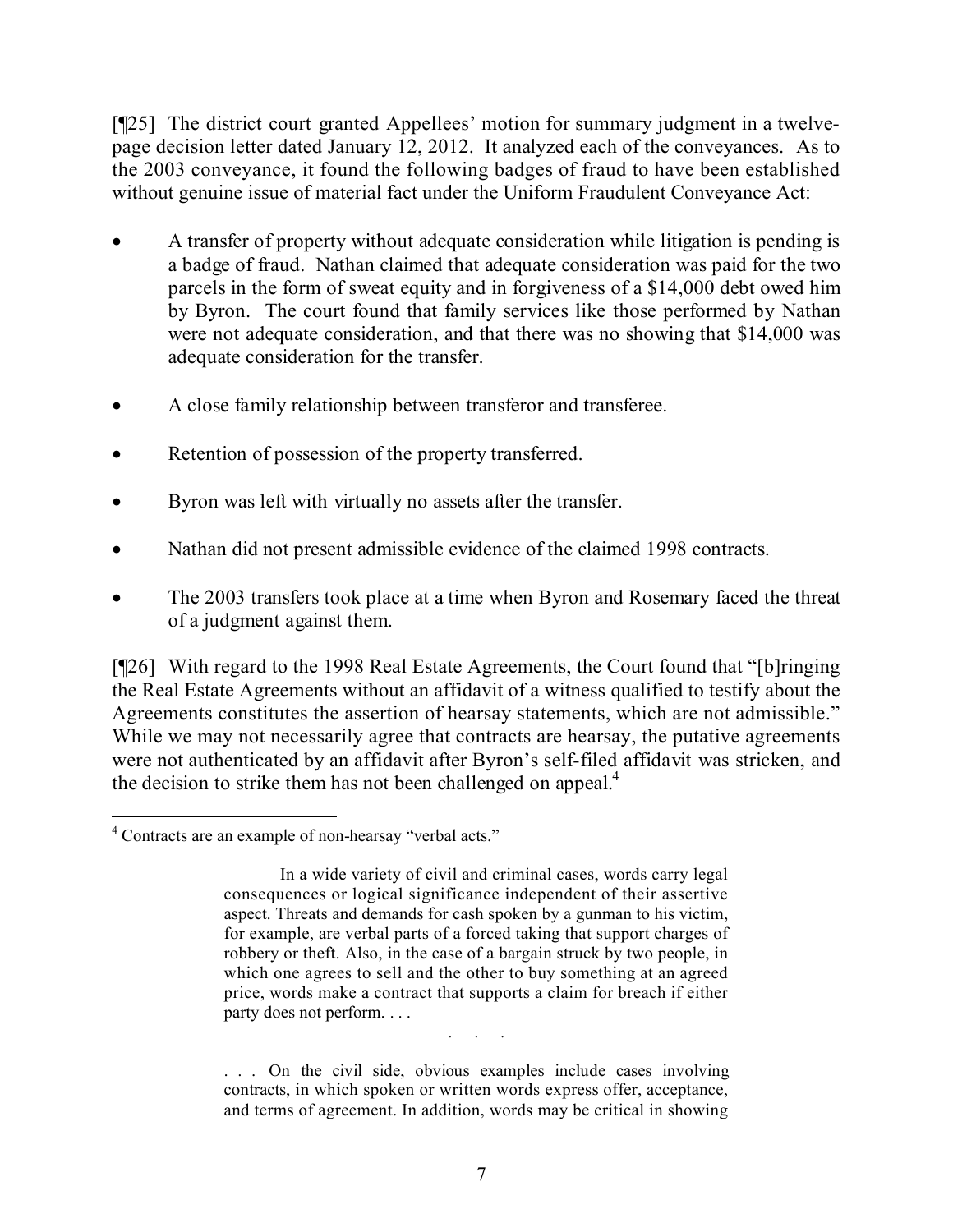[¶27] The trial court then analyzed the 2008 and 2010 transfers under the Uniform Fraudulent Transfer Act which had been adopted in 2006. It granted summary judgment which allowed the Speaks to execute on both the Corsi Ranchettes and Misty Meadows Subdivision Properties under the Uniform Fraudulent Conveyance Act and the Uniform Fraudulent Transfer Act.

[¶28] After the decision letter issued, Nathan attempted to supplement the record, claiming that the parties' joint statement referred to above had been submitted without his approval,<sup>5</sup> and that it had been improperly relied upon in the summary judgment proceedings. The motion also sought to assert additional facts. A motion to strike the supplement was granted. That decision has not been challenged in this appeal.

[¶29] Rosemary Baker filed a "Motion for Constitutional Intervention" after the trial court issued its ruling. In it, she claimed that she owned the properties in question, that she had been denied due process as to her property interest, and that she, her son, and her family had generally been ill-treated by the district court. The trial court did not rule on her motion, which means that it was deemed denied ninety days after it was filed under Wyoming Rule of Civil Procedure  $6(c)(2)$ . No appeal was taken from the trial court's failure to allow intervention. This appeal of the decision granting summary judgment and permitting execution on the two properties was timely perfected.

# **STANDARD OF REVIEW**

[¶30] Summary judgment is appropriate only when the record shows that "there is no genuine issue as to any material fact and that the moving party is entitled to a judgment as a matter of law." W.R.C.P. 56(c); *In re Mark E. Dowell Irrevocable Trust # 1*, 2012 WY 154, ¶ 15, 290 P.3d 357, 360 (Wyo. 2012) (citing *Cellers v. Adami*, 2009 WY 120, ¶ 8, 216 P.3d 1134, 1137 (Wyo. 2009)). We conduct a *de novo* review of orders granting summary judgments, using the same materials and standards the lower court used. *Id.*; *Gillett v. White*, 2007 WY 44, ¶ 9, 153 P.3d 911, 914 (Wyo. 2007) (citing *Hincks v. Walton Ranch Co.*, 2007 WY 12, ¶ 7, 150 P.3d 669, 670 (Wyo. 2007)). We recently explained that process as follows:

> waiver, modification, rescission, reformation, estoppel, or even performance.

 $\overline{a}$ 

<sup>4</sup> Mueller and Kirkpatrick, *Federal Evidence* § 8:18 (3d ed. 2007). We interpret the trial judge's ruling to be that the 1998 agreements had not been authenticated (shown to be what the proponent claims) as required by Wyoming Rule of Evidence 901(a), and that they therefore could not be considered.

<sup>&</sup>lt;sup>5</sup> The joint statement was approved by Appellants' counsel at the time. The implication of the motion is that he acted without authority, an objection Appellants had raised with regard to other counsel they ultimately discharged.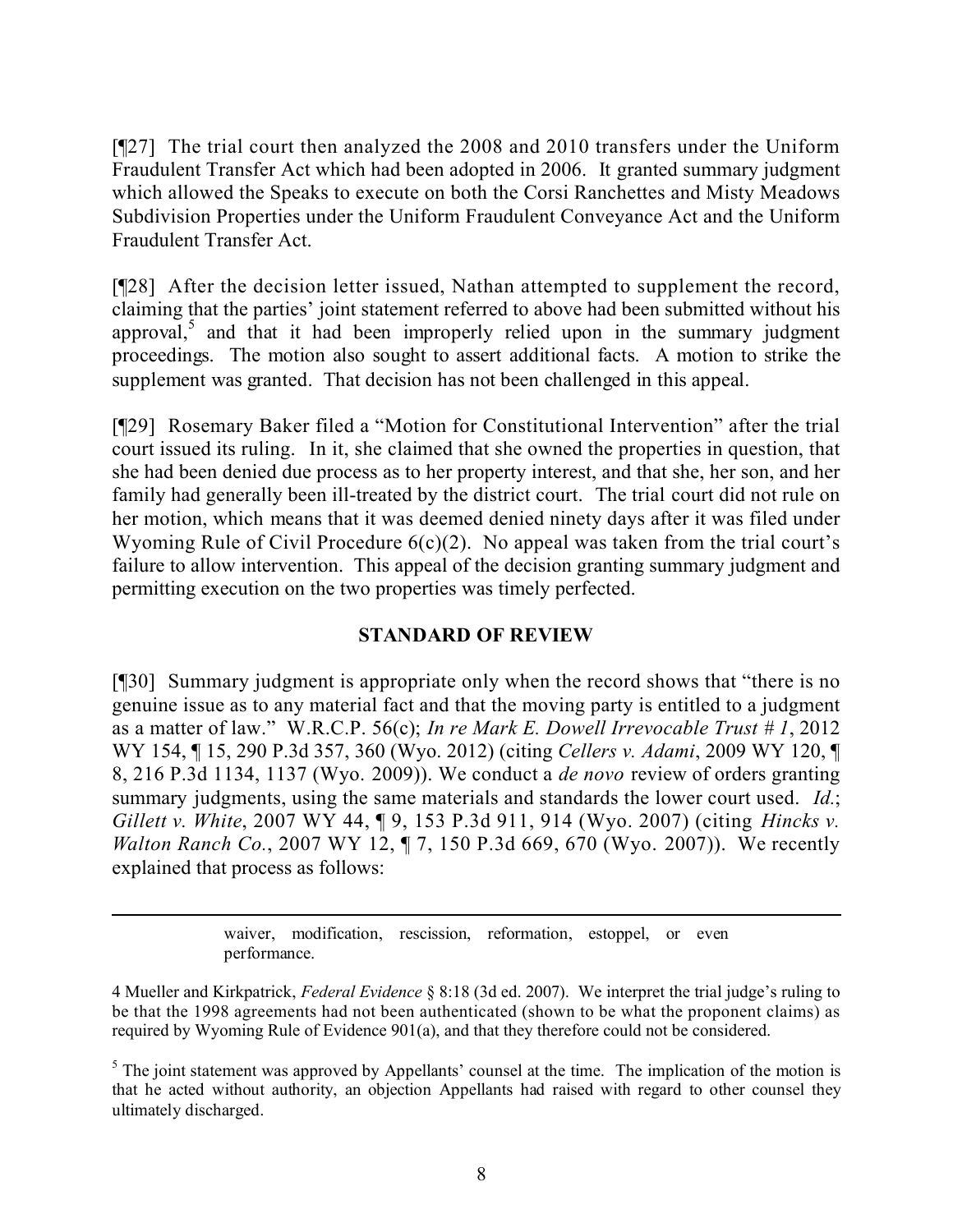The propriety of granting a motion for summary judgment depends upon the correctness of a court's dual findings that there is no genuine issue as to any material fact and that the prevailing party is entitled to judgment as a matter of law. This court looks at the record from the viewpoint most favorable to the party opposing the motion, giving to him all favorable inferences to be drawn from the facts contained in affidavits, depositions and other proper material appearing in the record.

*Wyo. Med. Ctr., Inc. v. Wyo. Ins. Guar. Ass'n*, 2010 WY 21, ¶ 11, 225 P.3d 1061, 1064 (Wyo. 2010) (quoting *McGarvey v. Key Prop. Mgmt. LLC*, 2009 WY 84, ¶ 10, 211 P.3d 503, 506 (Wyo. 2009)).

[¶31] A genuine issue of material fact exists when "a disputed fact, if proven, would have the effect of establishing or refuting an essential element of an asserted cause of action or defense." *Gillett*, ¶ 9, 153 P.3d at 914 (citing *Hincks*, ¶ 8, 150 P.3d at 670). We have further defined a material fact, for purposes of summary judgment, as

> one having some legal significance, that is, under the law applicable to a given case, it would control in some way the legal relations of the parties; as one upon which the outcome of litigation depends in whole or in part; as one on which the controversy may be determined; as one which will affect the result or outcome of the case depending upon its resolution; and one which constitutes a part of the plaintiff's cause of action or of the defendant's defense.

*Mize v. N. Big Horn Hosp. Dist.,* 931 P.2d 229, 232 (Wyo. 1997) (quoting *Johnson v. Soulis*, 542 P.2d 867, 871–72 (Wyo. 1975)). A material fact "would necessarily affect the application of the appropriate principle of law to the rights and obligations of the parties." *Franks v. Olson*, 975 P.2d 588, 591 (Wyo. 1999) (quoting *Johnson*, 542 P.2d at 872).

[¶32] A party moving for summary judgment carries the initial burden to "make a prima facie showing that no genuine issue of material fact exists and that summary judgment should be granted as a matter of law." *Gayhart v. Goody*, 2004 WY 112, ¶ 11, 98 P.3d 164, 168 (Wyo. 2004) (quoting *Moore v. Lubnau*, 855 P.2d 1245, 1248 (Wyo. 1993)). If the movant carries his burden, the burden shifts to the nonmoving party to present specific facts showing that a genuine issue of material fact does exist. *Gayhart*, ¶ 11, 98 P.3d at 168 (quoting *Moore*, 855 P.2d at 1248). If the nonmoving party produces a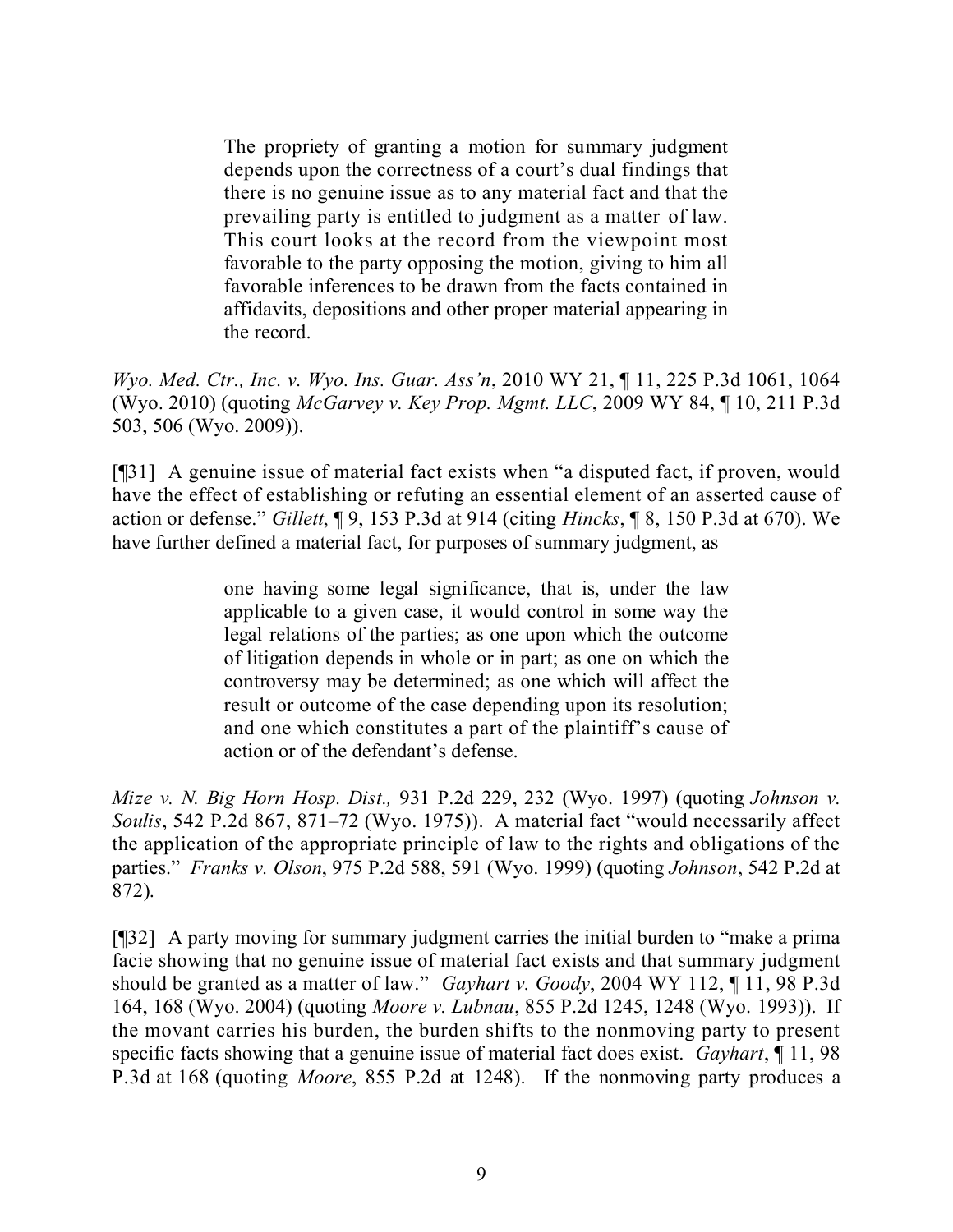genuine issue worthy of trial, we of course have no choice but to reverse an order granting summary judgment. *See id.*

### **DISCUSSION**

[¶33] Appellants first argue that the judgment in this matter should be reversed because the trial judge considered circumstantial evidence on a motion for summary judgment. We find that argument to be without merit. As we noted in a case in which we reversed summary judgment:

> We acknowledge that the evidence offered by Ahrenholtz in opposition to the motion for summary judgment was circumstantial in nature. However, "circumstantial evidence is not evidence of a lower order; the law makes no distinction between the weight to be given to either direct or circumstantial evidence." *John Q. Hammons Inc. v. Poletis*, 954 P.2d 1353, 1357-58 (Wyo. 1998).

*Ahrenholtz v. Laramie Econ. Dev. Corp.*, 2003 WY 149, ¶ 21, 79 P.3d 511, 516 (Wyo. 2003). Federal cases explicitly hold that circumstantial evidence may support the grant of summary judgment even in an area as complex as antitrust law. *Matsushita Elec. Indus. Co. v. Zenith Radio Corp.,* 475 U.S. 574, 593–97, 106 S. Ct. 1348, 1359–61, 89 L. Ed. 2d 538 (1986); *Camellia City Telecasters, Inc. v. Tribune Broad. Co.*, *Inc.,* 762 F. Supp. 290, 291 (D. Colo. 1991). Where our rules are sufficiently similar to federal rules (as Rule 56 is), we consider federal decisions interpreting them persuasive. *See, e.g., Lake v. D & L Langley Trucking, Inc.*, 2010 WY 75, ¶ 18, 233 P.3d 589, 595 (Wyo. 2010); *Kimbley v. City of Green River*, 642 P.2d 443, 445 n.3 (Wyo. 1982) ("Rules 12 and 56, W.R.C.P., are virtually identical to their federal counterparts. We consider federal authority relative thereto to be highly persuasive.").

[¶34] Fraudulent intent can rarely be proven by direct evidence. To require the trial court to disregard circumstantial evidence which included the timing of conveyances, the family relationships involved, the absence of consideration, and occupancy of the property would make summary judgment impossible even in the clearest of fraudulent conveyance cases.<sup>6</sup> This Court and the district court must consider all of the evidence, direct and circumstantial, in the light most favorable to Appellants. *See Mark E. Dowell Irrevocable Trust*, ¶ 15, 290 P.3d at 360 (Wyo. 2012) ("We examine the record in the light most favorable to the non-prevailing party, giving that party the benefit of all favorable inferences that may be fairly drawn from it.") (citing *O'Donnell v. Blue Cross* 

<sup>6</sup> *In re Reed's Estate*, 566 P.2d 587, 591 (Wyo. 1977), contains an excellent discussion of why circumstantial evidence is necessary to prove intent underlying fraudulent conveyances, and we need not belabor that point here.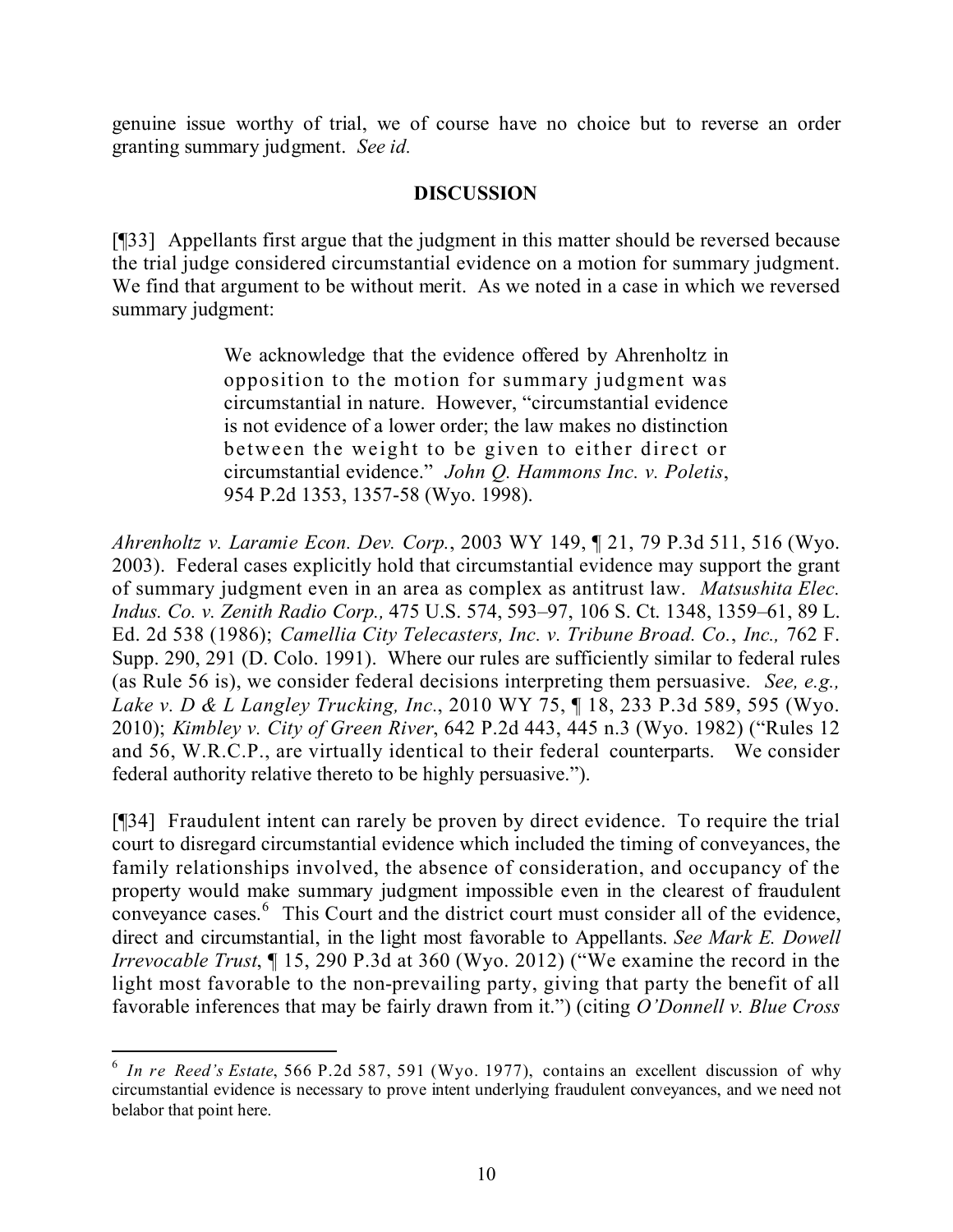*Blue Shield of Wyo.*, 2003 WY 112, ¶ 9, 76 P.3d 308, 312 (Wyo. 2003)). After doing so, both must determine whether there are genuine issues of material fact, and if not, whether Appellees were entitled to judgment as a matter of law. *Mark E. Dowell Irrevocable Trust*, ¶ 15, 290 P.3d at 360 (citing W.R.C.P. 56(c); *Cellers*, ¶ 8, 216 P.3d at 1137).

[¶35] Appellants also argue that the judgment against them is void because Rosemary Baker was not joined as an indispensable party. They rely on a sentence in one of her affidavits indicating that both parcels of property were held by Byron and her as tenants by the entireties. They argue that her interest in the property cannot be used to satisfy a judgment against Byron alone, and that she should have been joined as a party to protect that interest.

[¶36] The mysterious 1998 real estate agreements are not even mentioned in Appellants' brief, and play no part in their argument. Appellees are quick to point out that this theory is completely inconsistent with the one presented in the trial court. There Appellants argued that Rosemary was the sole owner of the property based on the 1998 agreements. Here they argue that the property was held as tenants by the entireties and that she retained at least some interest that should have been protected by requiring that she be joined as an indispensable party. Appellees argue that Appellants are judicially estopped from "blowing hot and cold" by taking these inconsistent positions. We will address the question of judicial estoppel below.

[¶37] However, we believe the first step to resolution of this appeal requires the proper application of the standard of review and a determination of whether Appellees made the required prima facie showing that the remedy of direct execution on a judgment against Byron Baker alone was appropriate. To address that issue, we must examine the remedies available under the Uniform Fraudulent Conveyance Act, because we believe that the initial 2003 transfer is the proper focus to determine whether the remedy granted by the district court was appropriate.

# *Creditors' Rights Under the Uniform Fraudulent Conveyance Act*

[¶38] Before 2006, the Uniform Fraudulent Conveyance Act provided the statutory mechanism for preventing and setting aside conveyances made to protect property from, among other things, execution on a judgment. Wyo. Stat. Ann. § 34-14-101 to -113  $(LexisNexis 2005).$ <sup>7</sup> The Act made fraudulent conveyances unsupported by fair consideration by those who were or would be rendered insolvent, regardless of the conveyor's actual intent. § 34-14-105. It made fraudulent conveyances by those who intend to incur debt or believe they will incur debt beyond their ability to pay if the

  $<sup>7</sup>$  The Act was adopted in 1929. 1929 Wyo. Sess. Laws, ch. 8,  $§$  31. The 2005 and 2003 versions of the</sup> Act are identical (for purposes of governing law at the time of the October 2003 transfer), and we will therefore refer to the 2005 version.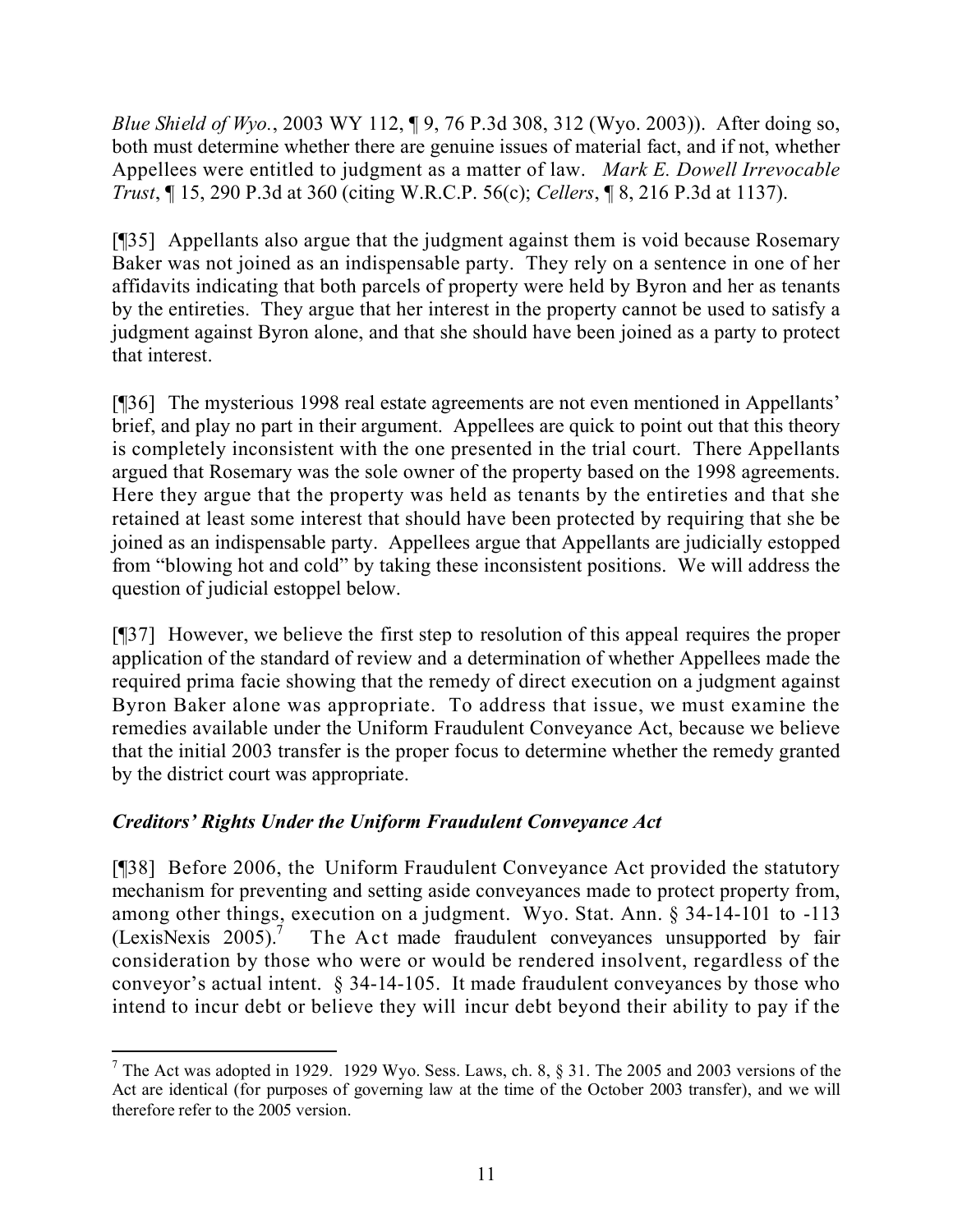transaction is not supported by fair consideration. § 34-14-107. It also made fraudulent conveyances made with the actual fraudulent intent to hinder, delay, or defraud present or future creditors. § 34-14-108. The Act makes other types of transactions which are not material to this case fraudulent as well.

[¶39] The Act provides different remedies for creditors whose claims have matured and those whose claims have not. As to creditors with unmatured claims, a court could:

- (i) Restrain the defendant from disposing of his property;
- (ii) Appoint a receiver to take charge of the property;
- (iii) Set aside the conveyance or annul the obligation; or
- (iv) Make any order which the circumstances of the case may require.

 $§$  34-14-111(a).

[¶40] Creditors whose claims have matured had the following remedies under the Act:

- (i) Have the conveyance set aside or obligation annulled to the extent necessary to satisfy his claim; or
- (ii) **Disregard the conveyance and attach or levy execution upon the property conveyed.**

 $\S$  34-14-110(a) (emphasis added). The obvious difference between the remedies is that the creditor with an unmatured claim is entitled only to have the court set aside transfers and to take other steps to maintain the asset until the claim matures or fails. He cannot execute on the property, because he has not yet obtained a judgment.<sup>8</sup>

[¶41] Once a judgment is obtained, the claim matures and the judgment creditor may attach and levy execution on the property conveyed. Wyo. Stat. Ann. § 34-14-110(a) (LexisNexis 2005). The successor to the Uniform Fraudulent Conveyance Act, the Uniform Fraudulent Transfer Act, maintains the same distinction, although it groups the

 <sup>8</sup> The meaning of the term "mature" might be subject to debate in certain instances. However, it cannot be seriously contended that one could execute without a judgment, and so a judgment creditor's claims must be "mature." The Uniform Fraudulent Transfer Act eliminates any possible ambiguity by allowing execution against the property conveyed "[i]f the creditor has obtained a judgment . . . ." Wyo. Stat. Ann. § 34-14-208(b) (LexisNexis 2011).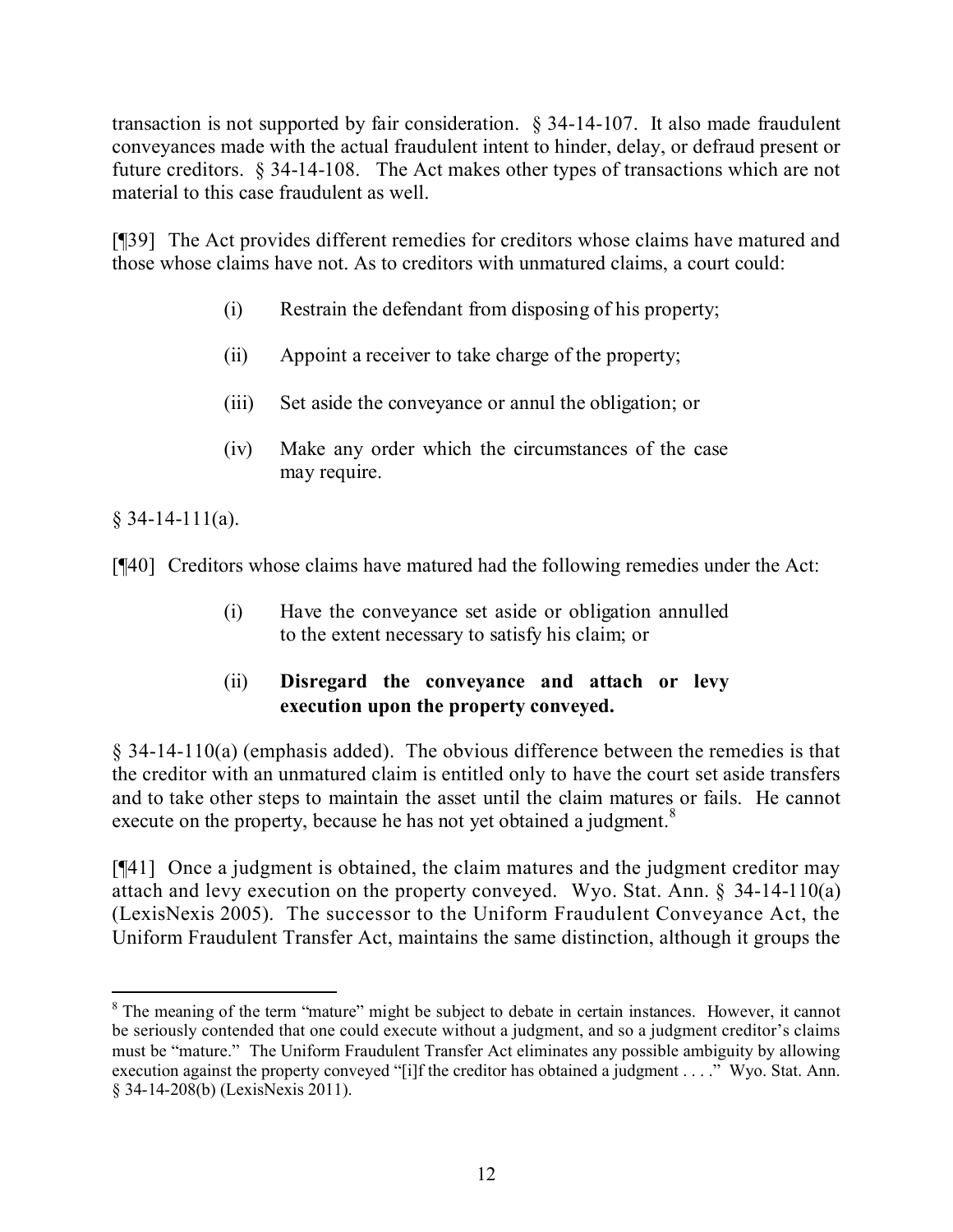remedies into a single statutory section. *See* Wyo. Stat. Ann. § 34-14-208 (LexisNexis 2011) (codified as amended at 2006 Wyo. Sess. Laws, ch. 55,  $\S$  1).

[¶42] From this it follows that the property sought to be executed against must be subject to execution; *i.e.*, it must be shown that it belonged to the fraudulent transferor before the transfer. There are judicially created exceptions to the Act. In order for a conveyance to be fraudulent, it must transfer property which was or would have been subject to execution if it had not been transferred. *Lending Textile, Inc. v. All Purpose Accessories*, 664 N.Y.S. 2d 979, 981 (N.Y. App. Div. 1997) (per curiam); *Marine Midland Bank v. Murkoff*, 508 N.Y.S. 2d 17, 23 (N.Y. App. Div. 1986); 10 *see* Wyo. Stat. Ann. § 34-14-102(a)(i) (LexisNexis 2005) ("'Assets' of a debtor means property not exempt from liability for his debts."); *see also Hamilton Nat'l Bank v. Halsted*, 31 N.E. 900, 901 (N.Y. Ct. App. 1892) (decided under common law preceding New York's adoption of the Uniform Fraudulent Conveyance Act).

[¶43] In *Murkoff*, judgment debtor Norman Murkoff and his wife originally owned a house as tenants by the entirety. After being sued individually as a guarantor on three notes, but before judgment was rendered against him, Mr. Murkoff conveyed his interest in the home to his wife. The trial court found the transfer to have been made with the actual intent to defraud, but entered an order causing the judgments against him to be liens on the property "to the extent of Norman B. Murkoff's prior interest therein." 508 N.Y.S. 2d at 20. The judgment creditor appealed, arguing that the trial court should have

 $\overline{a}$ 

(a) In an action for relief against a transfer or obligation under this act, . . . a creditor, subject to the limitations in W.S. 34-14-209, may obtain:

(i) Avoidance of the transfer or obligation to the extent necessary to satisfy the creditor's claim;

(ii) An attachment or other provisional remedy against the asset transferred or other property of the transferee in accordance with the procedure prescribed by law;

(iii) Subject to applicable principles of equity and in accordance with applicable rules of civil procedure:

(A) An injunction against further disposition by the debtor or a transferee, or both, of the asset transferred or of other property;

(B) Appointment of a receiver to take charge of the asset

transferred or of the other property of the transferee; or

(C) Any other relief the circumstances may require.

(b) If a creditor has obtained a judgment on a claim against the debtor, the creditor, if the court so orders, may levy execution on the asset transferred or its proceeds.

<sup>10</sup> The New York Supreme Court is the highest level trial court in New York State, but it conducts appellate review of the decisions of New York's lower courts, as it did in *Murkoff* and *Lending Textile*. The Court of Appeals is the appellate court of last resort in New York.

 $9\%$  34-14-208 states: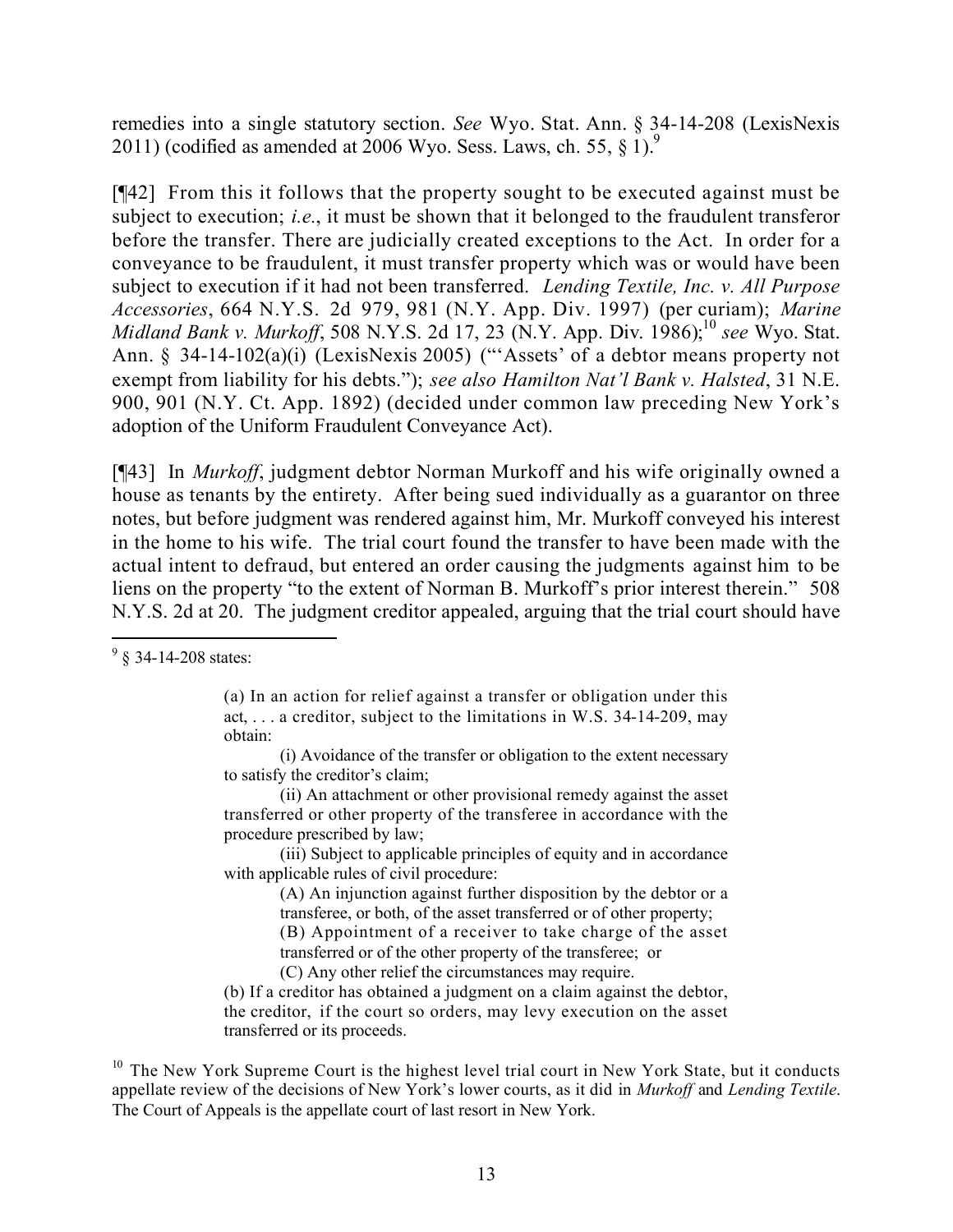terminated the tenancy by the entirety, transformed it into a tenancy in common and permitted execution against Mr. Murkoff's interest, as well as granting judgment against Mrs. Murkoff for rents and profits.

[¶44] The *Murkoff* court found the transfer to be fraudulent, but then turned to the question of the available remedy. It found that the creditor could reach the Murkoff property only if it could have executed on it if there had been no conveyance. 508 N.Y.S. 2d at 23. It also found that Mr. Murkoff's interest in the property could not be severed by creating a tenancy in common, because Mrs. Murkoff owned a right of survivorship in the property, that the bank had no judgment against her, and that therefore it had no right to execute on that property right. *Id*. Of course, if Mr. Murkoff survived Mrs. Murkoff, he would then own the property, and execution could issue against it.

[¶45] The bank argued that it should be allowed to reach Mrs. Murkoff's interest in the property if only as punishment for willingly participating in a fraudulent conveyance, albeit an unnecessary one as it turned out. The Court commented as follows on that tempting prospect:

> Punishment is not a proper basis for granting relief in a fraudulent conveyance action. No matter how scandalous the conduct, punishment is a matter for other tribunals and, indeed, certain fraudulent conveyances come within the purview of the Penal Law. In a more modern context, the Court of Appeals has held that punitive damages are not properly awarded in a fraudulent conveyance action, reasoning that the act of removing property from the reach of a creditor is not misconduct so gross and wanton as to justify such an award. This is consistent with the uniform act, the purpose of which is to enable a creditor to obtain his due despite efforts on the part of a debtor to elude payment. The remedies it provides are clearly geared toward re-establishing the status quo ante, rather than punishing the debtor. Depriving Abby of her survivorship interest is plainly punitive and it is not a permissible remedy.

*Id*. at 24 (citation omitted) (internal quotation marks omitted).

[¶46] The *Murkoff* court also declined to grant a money judgment against Mrs. Murkoff for participating in a fraud, holding that:

> Since the judgment appealed from gives the plaintiff the same rights it had prior to the conveyance, the lien of the judgment against Norman Murkoff remains as valid and enforceable as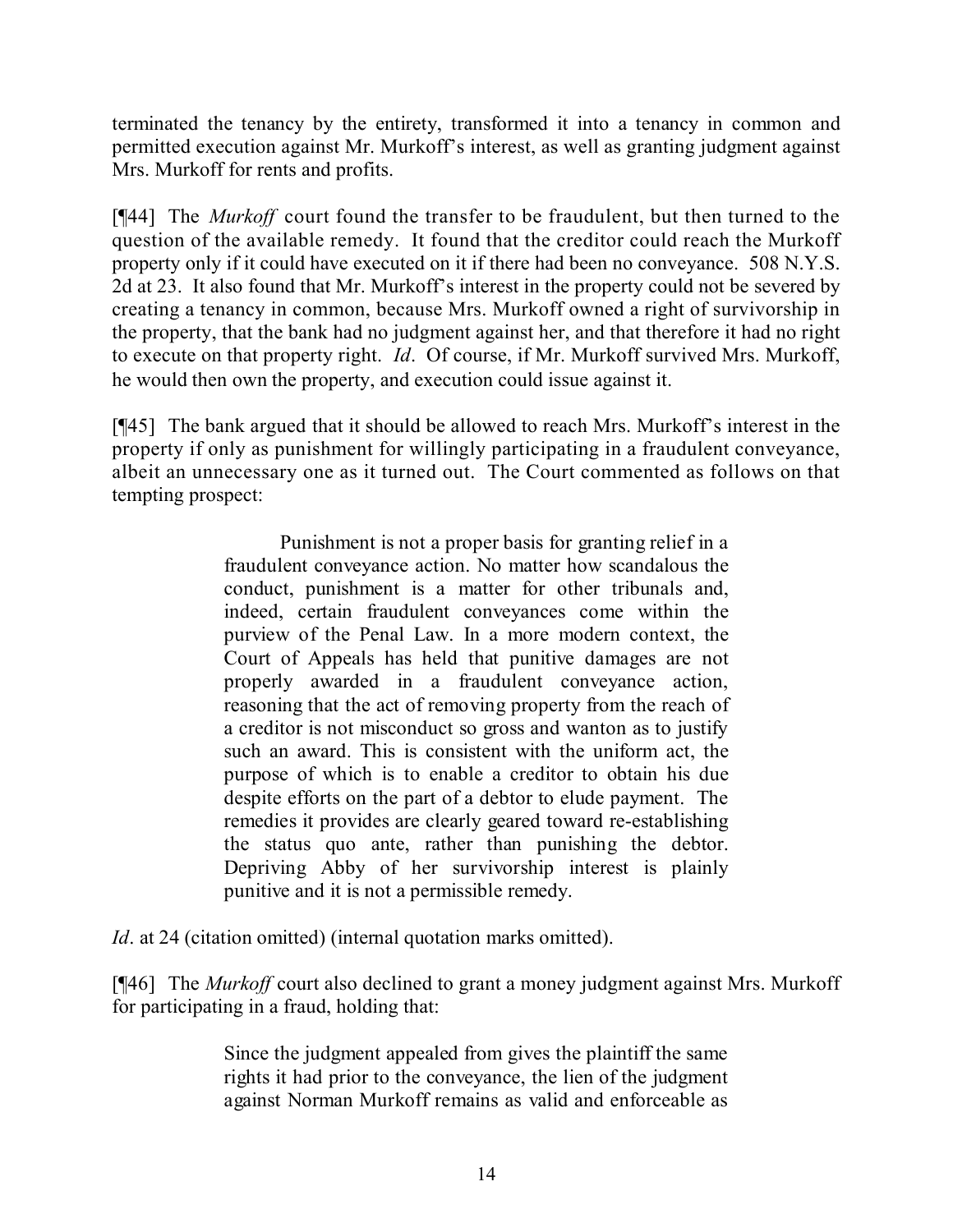it was before the conveyance. A money judgment against Abby has no basis in statute or in case law.

*Id.* at 25 (emphasis omitted). The analysis in *Murkoff* is sound, and provides helpful guidance to the issues surrounding cotenants' rights under Wyoming's Uniform Fraudulent Conveyance Act. *See* Wyo. Stat. Ann. § 8-1-103(a)(vii) (LexisNexis 2011) (providing the following rule of statutory construction: "[a]ny uniform act shall be interpreted and construed to effectuate its general purpose to make uniform the law of those states which enact it").

# *Remedies Available to the Speaks*

[¶47] Unfortunately, it is impossible to determine from this record what interest Byron Baker held in the two lots in question. It is possible that he held an interest as a tenant by the entirety with Rosemary. To establish a tenancy by the entireties, a party must prove five unities:

> [T]here are technical requirements of a joint tenancy or tenancy by the entirety. There are four essential characteristics of either tenancy, viz., (1) unity of interest, (2) unity of title, (3) unity of time, and (4) unity of possession. For a tenancy by the entirety, there is of course the additional characteristic of unity of person which exists only in the case of a husband and wife.

*Wambeke v. Hopkin*, 372 P.2d 470, 475 (Wyo. 1962) (citing *Peters v. Dona*, 49 Wyo. 306, 54 P.2d 817, 820 (1936); 41 C.J.S. *Husband and Wife* § 31, p. 442; 14 Am.Jur., *Cotenancy*, § 7, p. 81).

[¶48] In Wyoming, property held as tenants by the entirety cannot be executed upon to satisfy a judgment against only the husband or the wife. *Talbot v. United States*, 850 F. Supp. 969, 974 (D. Wyo. 1994) (describing how a single spouse may not subject a property to a mortgage if it is held in a tenancy by the entirety); *Colorado Nat'l Bank v. Miles*, 711 P.2d 390, 394 (Wyo. 1985) ("[P]roperty held in such fashion [a tenancy by the entirety] is not subject to execution or other creditor's process for the separate debts of one of the spouses." (quoting E. George Rudolph, *The Wyoming Law of Real Mortgages* 9 (Wyo. Law Institute 1969))); *Ward Terry & Co. v. Hensen*, 75 Wyo. 444, 461–62, 297 P.2d 213, 220 (1956); *see also* Oval A. Phipps, *Tenancy by the Entireties*, 25 Temp. L.Q. 24, 34–35 (1951); Ralph E. Boyer, *et al.*, *The Law of Property* ch. 5, at 103 (4th ed. 1991) ("[A] creditor of either spouse cannot levy on the spouse's interest in the property owned by the entirety unless local law provides to the contrary.") (footnote omitted).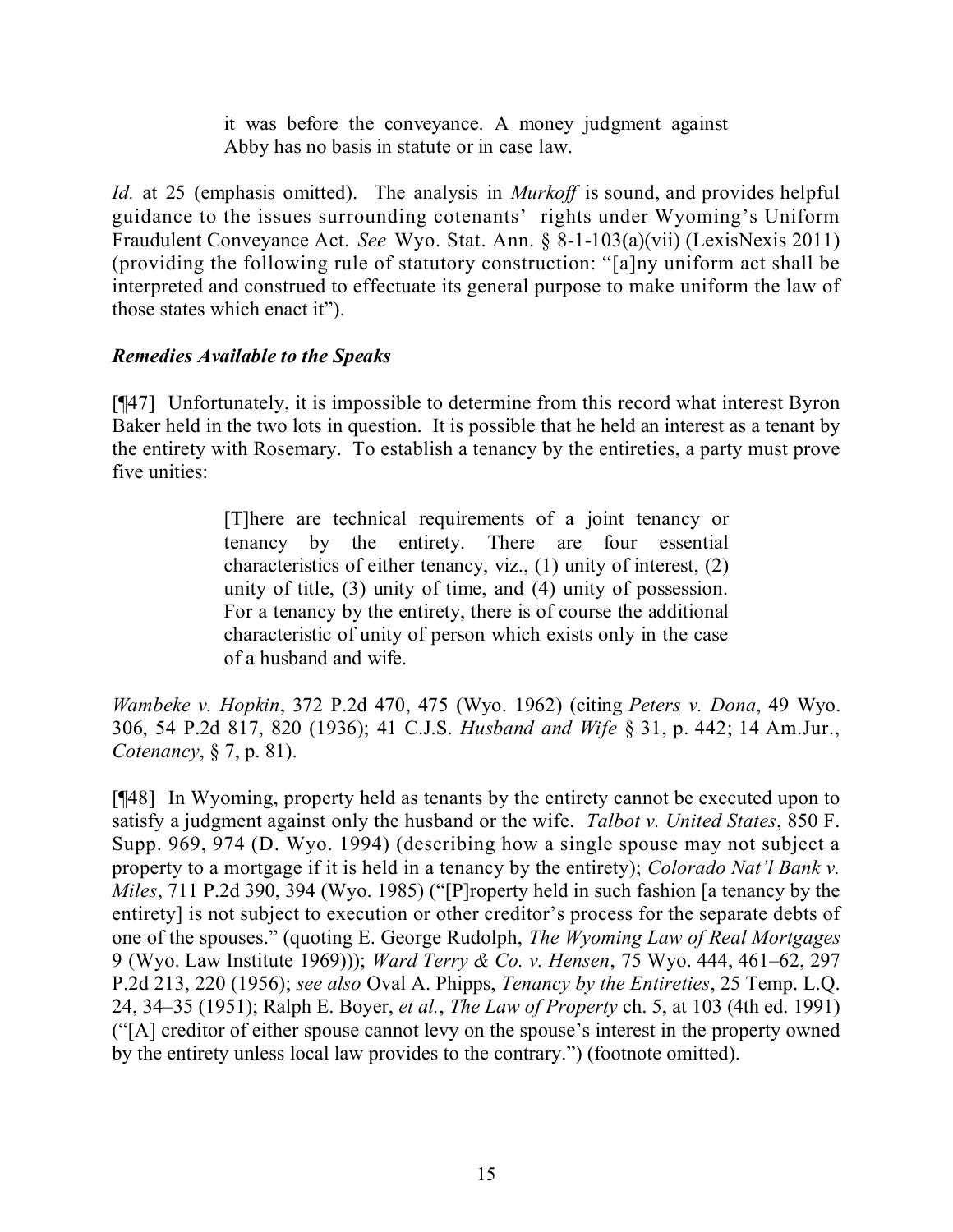[¶49] There is an obvious question as to whether Rosemary and Byron were married. Wyoming does not recognize common law marriage, but it does honor common law marriages concluded elsewhere, at least for certain purposes*. Christiansen v. Christiansen*, 2011 WY 90, ¶ 11, 253 P.3d 153, 156 (Wyo. 2011) (citing *Jim's Water Serv. v. Eayrs*, 590 P.2d 1346, 1350 (Wyo. 1979)); *In re Roberts' Estate*, 58 Wyo. 438, 467–68, 133 P.2d 492, 503 (1943).

[¶50] On the other hand, if Rosemary and Byron were not married when they took title to the properties in question, no tenancy by the entireties came into being, even if they married formally or at common law later. *United States v. Craft*, 535 U.S. 274, 280, 122 S. Ct. 1414, 1421, 152 L. Ed. 2d 437 (2002) ("A tenancy by the entirety is a unique sort of concurrent ownership that can only exist between married persons."); *Wambeke,* 372 P.2d at 475; *Perez v. Gilbert*, 586 N.E.2d 921, 925 (Ind. Ct. App. 1992); *In re Estate of Snyder,* 880 S.W.2d 596, 599 (Mo. Ct. App. 1994); 41 Am. Jur. 2d *Husband and Wife* § 24 (2005); E. George Rudolph, *The Wyoming Law of Mortgages* 11 (1995) ("Both *spouses* must join in a deed to have an effective conveyance [of a tenancy by the entirety] . . . .") (emphasis added).

[¶51] The majority of states hold that an ineffective attempt to create a tenancy by the entireties results in a tenancy in common, although some hold that a joint tenancy results. *Great S.W. Fire Ins. Co. v. DeWitt*, 458 So.2d 398, 400 (Fla. Dist. Ct. App. 1984); *Davidson v. Eubanks*, 189 S.W.2d 295, 297 (Mo. 1945); 41 Am. Jur. 2d *Husband and Wife* § 41 (2005); Wendy Evans Lehmann, Annotation, *Estate Created by Deed to Persons Described as Husband and Wife but Not Legally Married*, 9 A.L.R.4th 1189 (1981 & Supp. 2011); 7 Richard R. Powell, *The Law of Real Property* § 50.02[3][b] (Michael Allen Wolf ed. 2000) (describing how "conveyances to joint grantees as husband and wife, who are in fact not married" may result in a tenancy in common). In this particular case, the one deed in the record does not mention a right of survivorship, suggesting that a tenancy in common arose if Rosemary and Byron were not married at the time of the transfer.<sup>11</sup>

 $\overline{a}$ 

<sup>11</sup> *See* Wyo. Stat. Ann. § 34-1-140 (LexisNexis 2011) (establishing statutory requirements for the creation of a joint tenancy or tenancy by the entirety); *Choman v. Epperley*, 592 P.2d 714, 717-18 (Wyo. 1979) (holding the common law presumption in favor of joint tenancies was effectively abolished by § 34-1-140 and relevant precedent); Boyer, et al., *supra*, at 104 ("While at common law a joint tenancy was preferred over tenancy in common, the reverse is true under state statutory provisions which generally provide that a conveyance to two or more persons creates a tenancy in common unless it is shown that a joint and not a common tenancy is intended."); 7 Powell, *supra*, at § 50.02[2] ("In the United States, virtually every jurisdiction has a statute that creates a presumption favoring tenancies in common over joint tenancies, or abolishes joint tenancies or the right of survivorship.") (citing § 34-1-140). Powell's treatise also explains how "statutory or judicial presumptions favoring tenancies in common are usually overcome by language in a conveyance indicating either that a joint tenancy or a right of survivorship is intended." 7 Powell, *supra*, at § 51.02[1].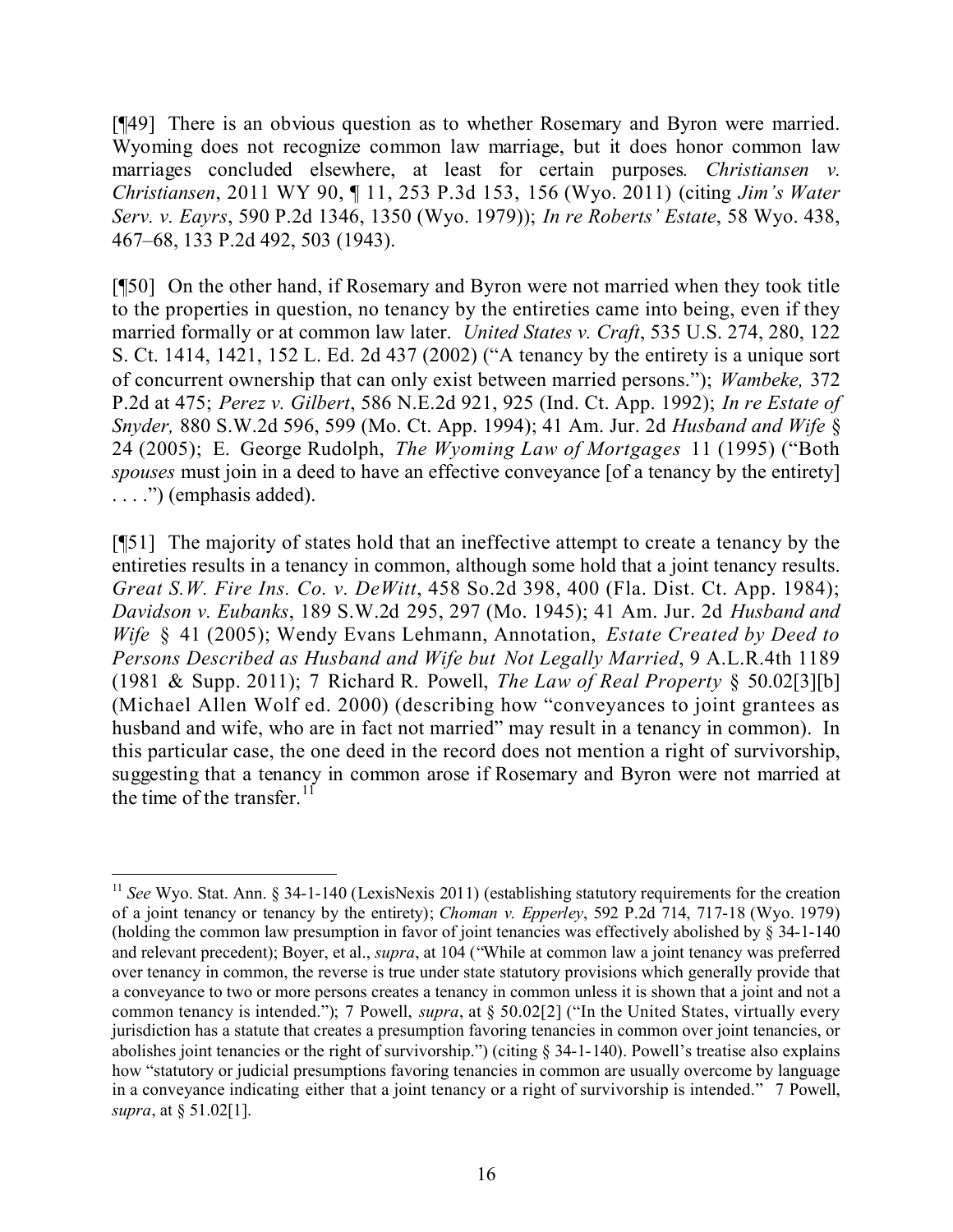[¶52] The point is that the record reflects that Rosemary owned some interest in at least one of the two parcels. A judgment creditor may execute on the judgment debtor's interest in either a tenancy in common or in a joint tenancy. Wyo. Stat. Ann. § 1-17-301 (LexisNexis 2011) ("Except for property exempt by law, all property of the judgment debtor . . . is subject to execution."); 48A C.J.S. *Joint Tenancy* § 37 (2004) (describing how a judgment creditor can levy against a joint tenant's interest in property before the joint tenant's death) (citation omitted); 30 Am. Jur. 2d *Executions, Etc*. § 154 (2005) ("[A] judgment creditor of one tenant in common may levy on that tenant's interest in order to satisfy a judgment."); 7 Powell, *supra*, at §§ 50.05[2], 51.03[4] (noting that "[c]reditors of an individual tenant in common may enforce their rights against the cotenant's interest," and applying this rule to joint tenants as well). If Rosemary and Byron were not married but owned the property jointly, Appellees can execute on Byron's interest, but not Rosemary's.

[¶53] With all of the foregoing in mind, we turn to the record in this case. The trial court correctly analyzed the record and properly concluded that the 2003 transfers were fraudulent under the Uniform Fraudulent Conveyance Act because they were made when both Rosemary and Byron faced the possibility of incurring a debt beyond their ability to pay. *See* Wyo. Stat. Ann. § 34-14-107 (LexisNexis 2005). The parties also stipulated to the general facts surrounding the transfers, including: (1) inadequate consideration for the transfers; (2) a close familial relationship among the parties to all of the transfers; (3) continuing to possess or benefit from the property after transfer; and (4) that the transfer took place during pending litigation.

[¶54] All of these badges of fraud, buttressed by Appellants' failure to show good faith or demonstrate adequate consideration, supported the court's determination that the 2003 transfer was fraudulent as a matter of law. *See In re Reed's Estate*, 566 P.2d 587, 591 (Wyo. 1977) ("The issue of actual fraud is commonly determined by recognized indicia, demonstrated badges of fraud, which are circumstances so frequently attending fraud; a concurrence of several will make out a strong case and be the circumstantial evidence sufficient to sustain a court's finding."); *id.* ("[W]here badges of fraud are established to prove actual intent; the burden of going forward with evidence of valuable consideration is on the party seeking to uphold the conveyance as against the claim of an attacking creditor.").

[¶55] However, if Appellees had discovered the transfers around the time they were made and had applied to the court for relief under the Act, they would only have been entitled to the remedies under § 34-14-111, because their claim had not matured. In other words, on a proper showing, the court could have restrained the transfer, appointed a receiver, set aside the conveyance, or entered such other order as it deemed necessary to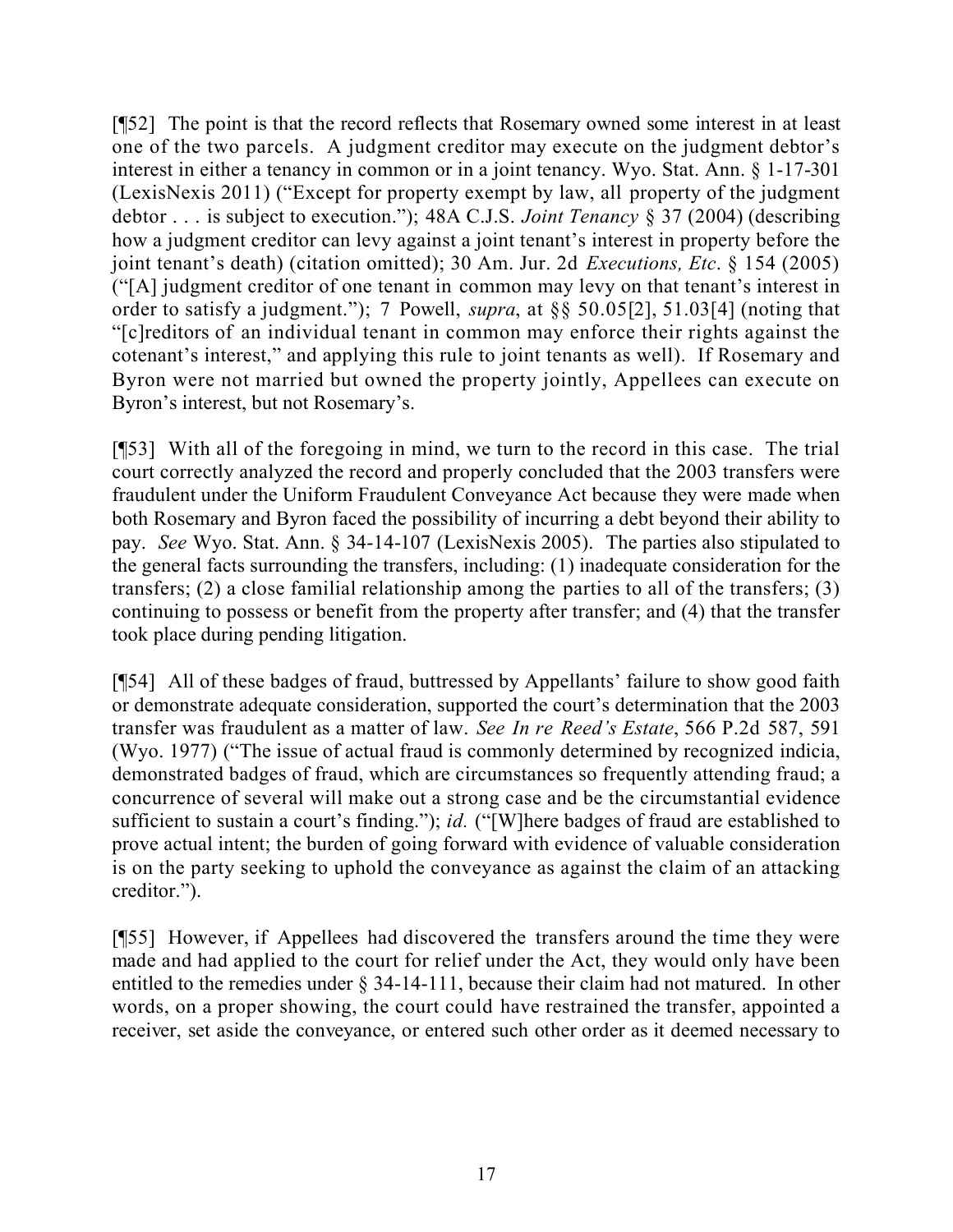preserve the property to satisfy any judgment Appellees might ultimately receive.<sup>12</sup> Property held as tenants by the entireties is subject to execution by a creditor holding a judgment against both husband and wife. 7 Powell, *supra*, at § 52.03[3] ("Joint liabilities, of course, can still be satisfied out of the entirety."). Rosemary was a person who made a transfer in anticipation of incurring a liability she could not pay.

[¶56] On the other hand, Appellees would not have been entitled to execute against the properties because they had no judgment against either defendant as required by § 34-14- 110(b). Because Appellees were unaware of the transfers, they did not seek any relief after the claims against Rosemary were dismissed.

[¶57] Appellees never obtained the right to execute against Rosemary's interest in the two properties because they did not obtain a judgment against her. If the property was held as tenants by the entirety, it could not have been executed upon on a judgment against Byron alone. *Colorado Nat'l Bank*, 711 P.2d at 394; *see* § 34-14-102(a)(i) ("'Assets' of a debtor means property not exempt from liability for his debts."). If it was held by the two under some other kind of joint tenancy, Byron's interest alone was subject to execution.

[¶58] Because Appellees did not make any showing of the extent of Byron's interest (if any) in the two properties vis-à-vis that of Rosemary, they failed to make the required prima facie case of entitlement to the remedy of executing on both properties under § 34-  $14-110(a)(ii)$ . Because the required showing as to ownership by the judgment debtor was not made by Appellees, the burden to raise a genuine issue of material fact on that issue never shifted to Appellants. *Long v. Daly*, 2007 WY 69, ¶ 24, 156 P.3d 994, 1000 (Wyo. 2007); *Thunder Hawk by and through Jensen v. Union Pacific R. Co.*, 844 P.2d 1045, 1050-51 (Wyo. 1992); *O'Donnell v. City of Casper,* 696 P.2d 1278, 1287 (Wyo. 1985).

[¶59] Unless the two properties were held by Rosemary and Byron as tenants by the entireties, Appellees are entitled to follow Byron's interest and execute upon it. Unfortunately, with no record identifying the nature of the tenancy or Byron's interest in it, even as disapproving as we are of the conduct of Appellants in this case, we will be compelled to reverse unless Appellants are judicially estopped from arguing on appeal that the property in question was held in a tenancy by the entireties.

# *Judicial Estoppel*

[¶60] Judicial estoppel is a doctrine intended to prevent a party from "blowing hot and cold"; that is, taking inconsistent positions. *City of Gillette v. Hladky Const., Inc.*, 2008 WY 134, ¶ 107, 196 P.3d 184, 212 (Wyo. 2008). However, it applies to taking an

 $\overline{a}$  $12$  They might also have sought prejudgment attachment under Wyo. Stat. Ann. § 1-15-103 (LexisNexis 2005).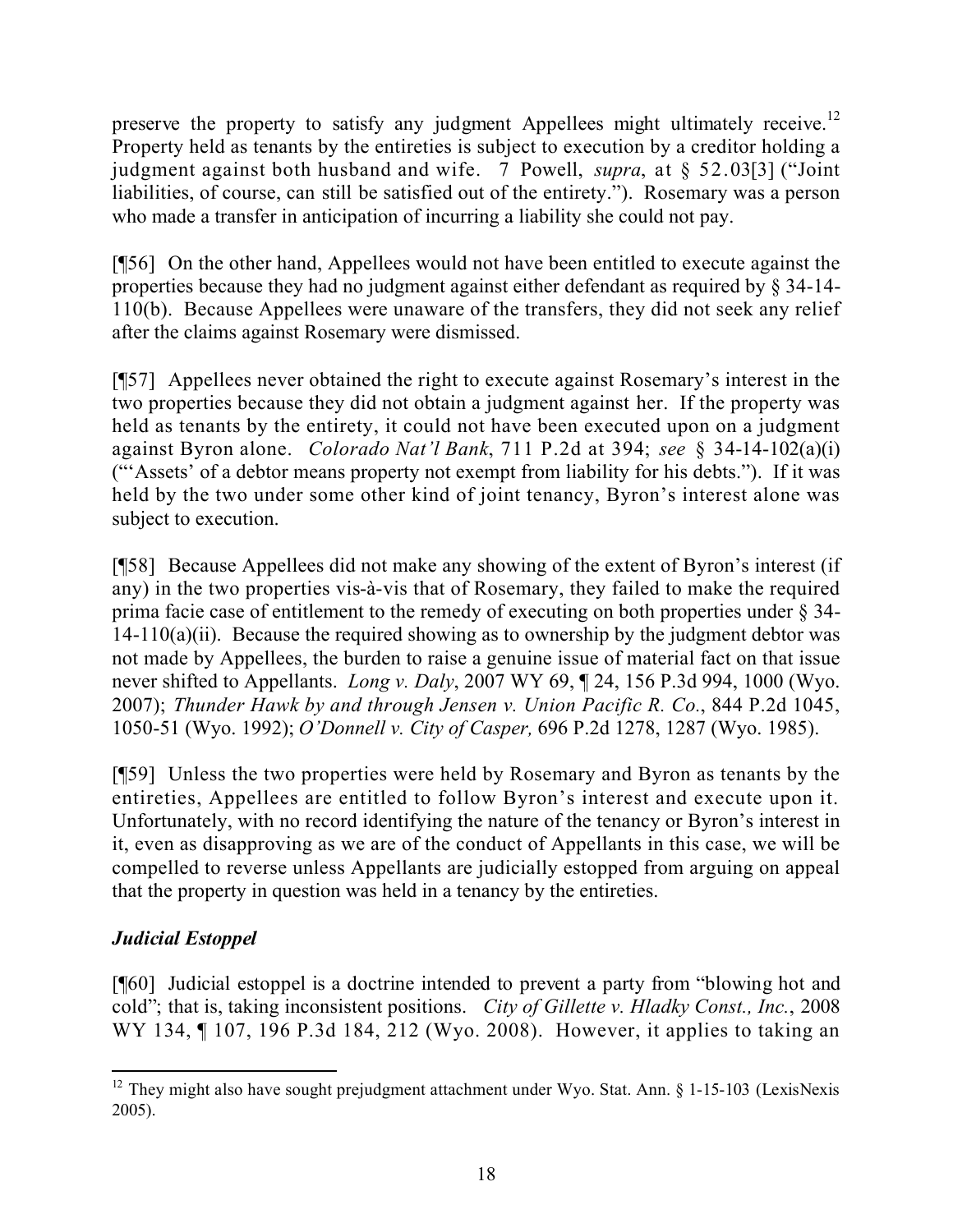inconsistent position in a subsequent case. Judicial estoppel binds a party by his judicial declarations in prior proceedings, and that party

> may not contradict them in a **subsequent proceeding** involving [the] same issues and parties. . . . Under this doctrine, a party who by his pleadings, statements or contentions, under oath, has assumed a particular position in a judicial proceeding is estopped to assume an inconsistent position in a **subsequent** action.

*Willowbrook Ranch, Inc., v. Nugget Exploration, Inc*., 896 P.2d 769, 771 (Wyo. 1995) (citation omitted) (emphasis added).

> Under this definition, inconsistent claims made within a judicial proceeding do not create a judicial estoppel issue. The doctrine is not applicable.

*B & R Builders v. Beilgard*, 915 P.2d 1195, 1200 (Wyo. 1996) (citing *Zwemer v. Prod. Credit Ass'n of Midlands*, 792 P.2d 245, 246 (Wyo. 1990)) (emphasis omitted). This Court has applied the doctrine of judicial estoppel narrowly:

> An examination of the cases in which this court has considered the application of the doctrine of res judicata as that rule is precisely defined and its corollary collateral or judicial estoppel leads to the conclusion that the policy in Wyoming has been to apply those propositions rather narrowly. While those concepts will be invoked when appropriate to avoid repetitious suits involving the same cause of action, and the relitigation of matters actually litigated and determined in the first proceeding, to the end that the concept of finality is honored in litigation in the State of Wyoming, still they are not to be applied in a highly technical manner which would in a context such as this prevent litigants from presenting their claims against others for determination on their merits.

*Robertson v. TWP, Inc*., 656 P.2d 547, 553 (Wyo. 1983) (citation omitted).

[¶61] Although they have done so in inconsistent ways, Appellants have argued that Rosemary Baker holds some interest in the property involved in this case and that Appellees should not be entitled to execute upon her interest, or to execute at all if the property was held as tenants by the entirety. The doctrine of judicial estoppel does not bar us from finding that the trial court granted a summary judgment permitting direct